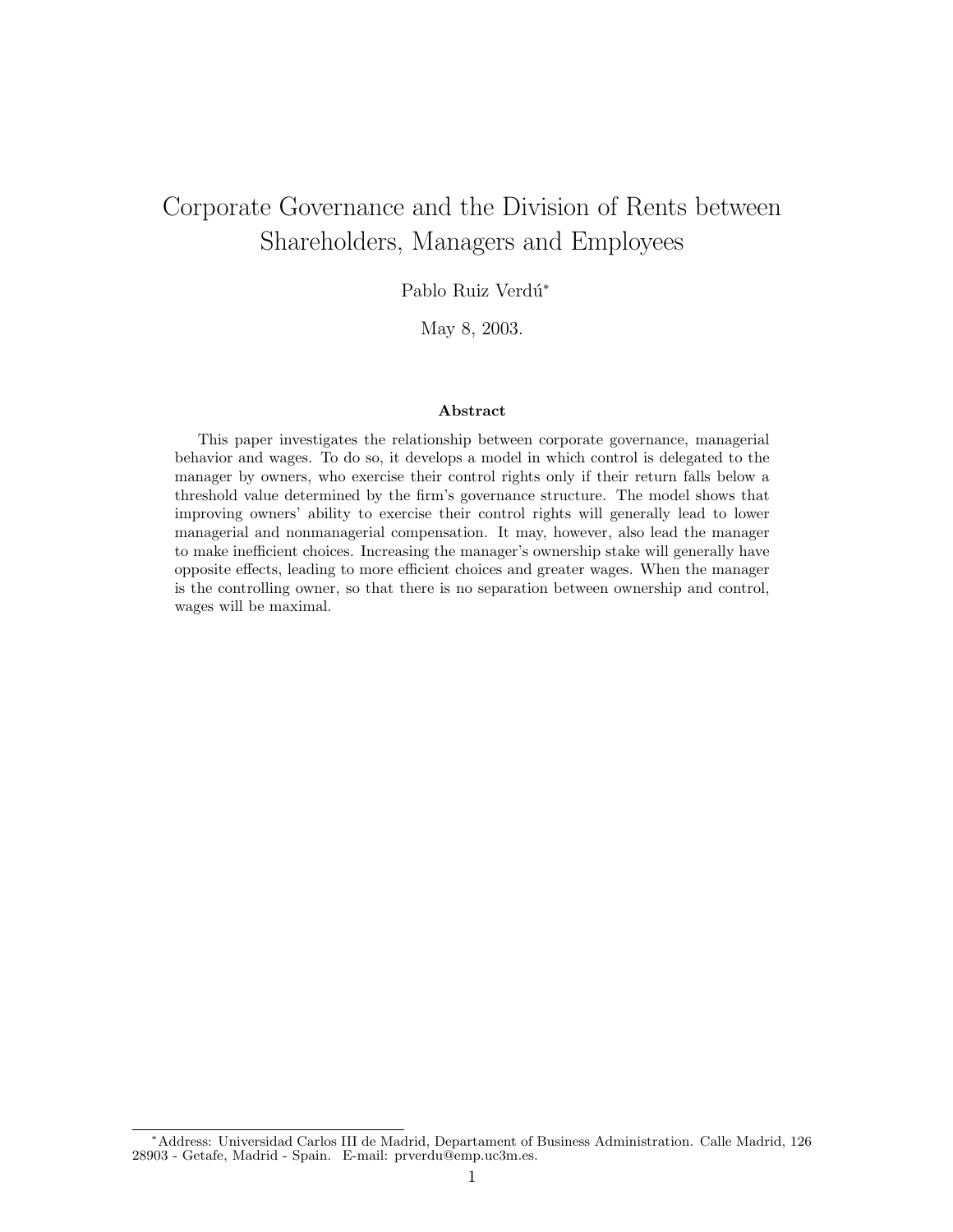## 1 Introduction

In recent years, the subject of CEO pay has received much attention, both by economists and by the media at large. According to some commentators and researchers, especially in the U.S., CEO's may have been enjoying excessive levels of compensation at the expense of the shareholders whose interests they are supposed to serve. The absence of effective control by owners or boards of directors over managers' compensation has been singled out as the main culprit for this state of affairs. As Lindy L. Paull, chief of the Joint Committee on Taxation of the U.S. Congress, put it in reference to one of the largest corporate scandals in recent times: "Enron's very top executives essentially wrote their own compensation." (New York Times, February 14, 2003).

A parallel, yet less conspicuous, debate has focused on the effects of corporate governance on nonexecutive compensation. Following the active market for corporate control in the U.S. during the 1980s, several researchers have analyzed the consequences of takeovers on the employment and wages of target firms, trying to assess whether corporate control transfers lead to less generous employment policies. The idea behind these studies is that incumbent managers may not minimize wage costs, be it because they care about their workers or because they have to incur the full cost of bargaining for lower wages, while receiving only part of the resulting benefits. Takeovers –especially hostile ones– may thus lead to reductions in employment or wages if the new management optimally minimizes wage costs.

Underlying these debates is the idea that managers enjoy significant discretion in the determination of both their own compensation and that of nonmanagerial employees. In the current paper, we develop a model in which managers enjoy this sort of discretion to a degree determined by the firm's governance structure. We use this model to study how corporate governance changes will affect managerial incentives and managerial and nonmanagerial compensation.

Our modeling strategy departs from the more standard optimal contracting approach, which regards managerial compensation as determined by a contract designed by the firm's owners or its board of directors to provide the manager with adequate incentives. This approach has been recently questioned by several authors that, alluding to anecdotal and econometric evidence, have suggested that CEO compensation may be better described as the result of CEOs' efforts to extract rents than as the outcome of optimal compensation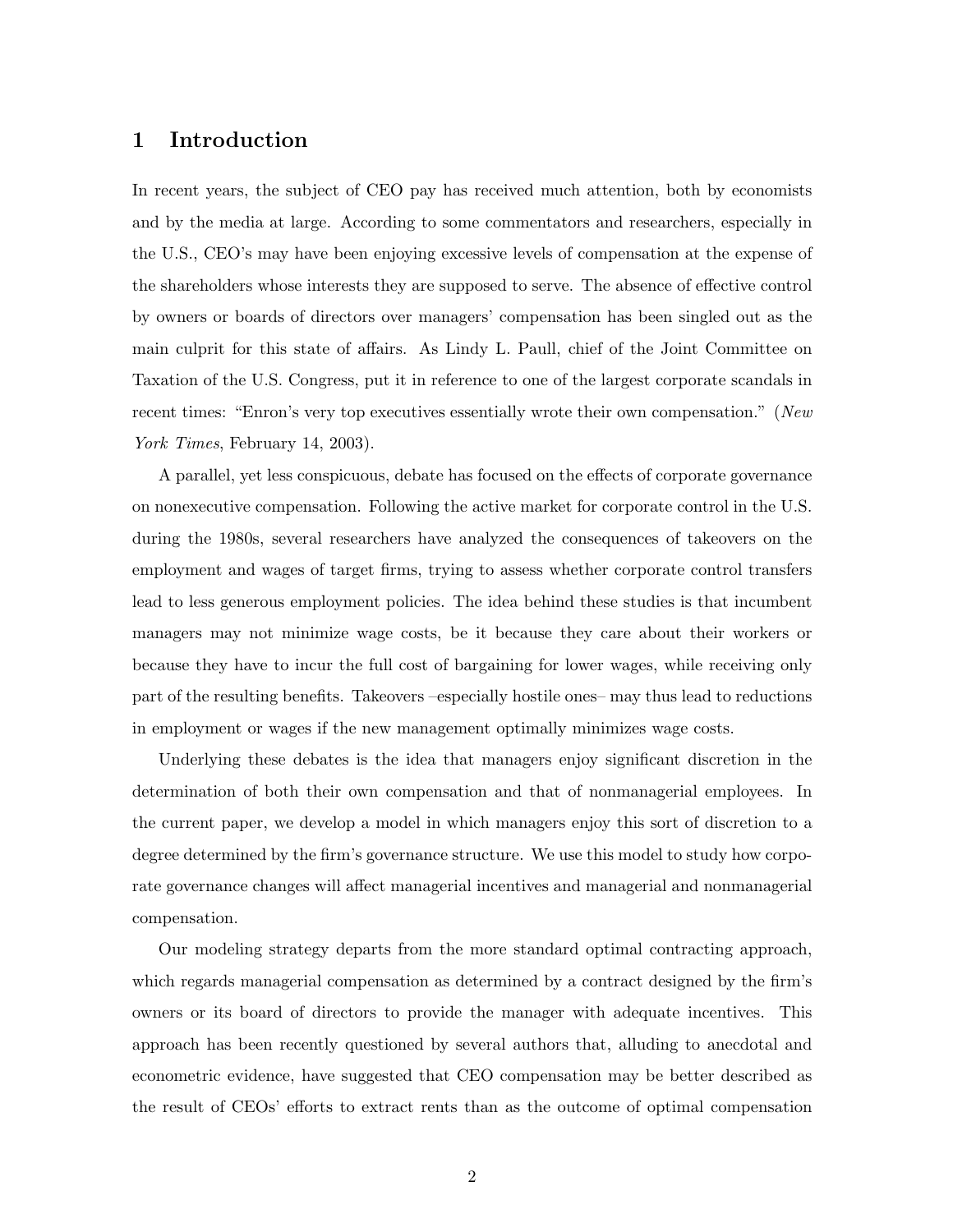contracts.<sup>1</sup> Without denying the usefulness of the optimal contracting approach, we consider that this evidence demands a better understanding of managerial behavior when managers have a significant degree of discretion to set their own pay.

Managerial discretion is, however, not only relevant for the compensation of executives, but also for the compensation of nonmanagerial employees. Although the evidence in this area is scarce, in a recent paper, Bertrand and Mullainathan (1999) show that wages tend to increase after the passage of anti-takeover laws, suggesting that a greater degree of managerial discretion is associated with higher wages. Their findings fit well with public perceptions and some previous econometric evidence suggesting that, when unchecked, managers seem to pay higher wages. The standard explanation for why this may be the case is that managers actually have a preference for paying higher wages. This preference may be caused by a simple care for workers with whom they interact often, or, in a less altruistic vein, by the cost of negotiating low wages in a bargaining context, or by the cost of monitoring workers in an efficiency-wage framework.<sup>2</sup> These costs are fully borne by the manager, while the benefits of cost-cutting are, at least, shared with shareholders. It is important to note that the latter type of explanation implies that, as the manager's ownership share increases, nonmanagerial wages should decrease as the manager gets to bear a higher part of the wage costs.

The purpose of the current paper is twofold. On the one hand, it aims at providing parsimonious model of managerial behavior when the manager enjoys substantial discretion in making both operational and compensation decisions. On the other hand, it intends to analyze how corporate governance changes affect managers' behavior and the compensation paid both to managers and nonmanagerial employees. Because corporate governance defines the constraints faced by managers in the exercise of their discretion, the two goals are closely intertwined.

In the model developed in this paper, actual control over the operation of the firm, including control over her own compensation,<sup>3</sup> resides in the hands of the manager unless shareholders decide to exercise the control rights they legally possess.<sup>4</sup> Shareholders, much as debtholders do, exercise those control rights only if the return they obtain is below a certain

 ${}^{1}$ A recent paper by Bebchuk, Fried, and Walker (2002), reviewed in the next section, gives a comprehensive account of the evidence supporting this view.

<sup>2</sup>See, for example Holmstrom (1988) and Williamson (1988). Pagano and Volpin (2002) develops the efficiency-wage explanation.

 $3$ Throughout the paper, we will use the pronoun she to refer to the manager.

<sup>&</sup>lt;sup>4</sup>Using the terms proposed by Aghion and Tirole (1997), owners have formal authority while managers (may) enjoy real authority.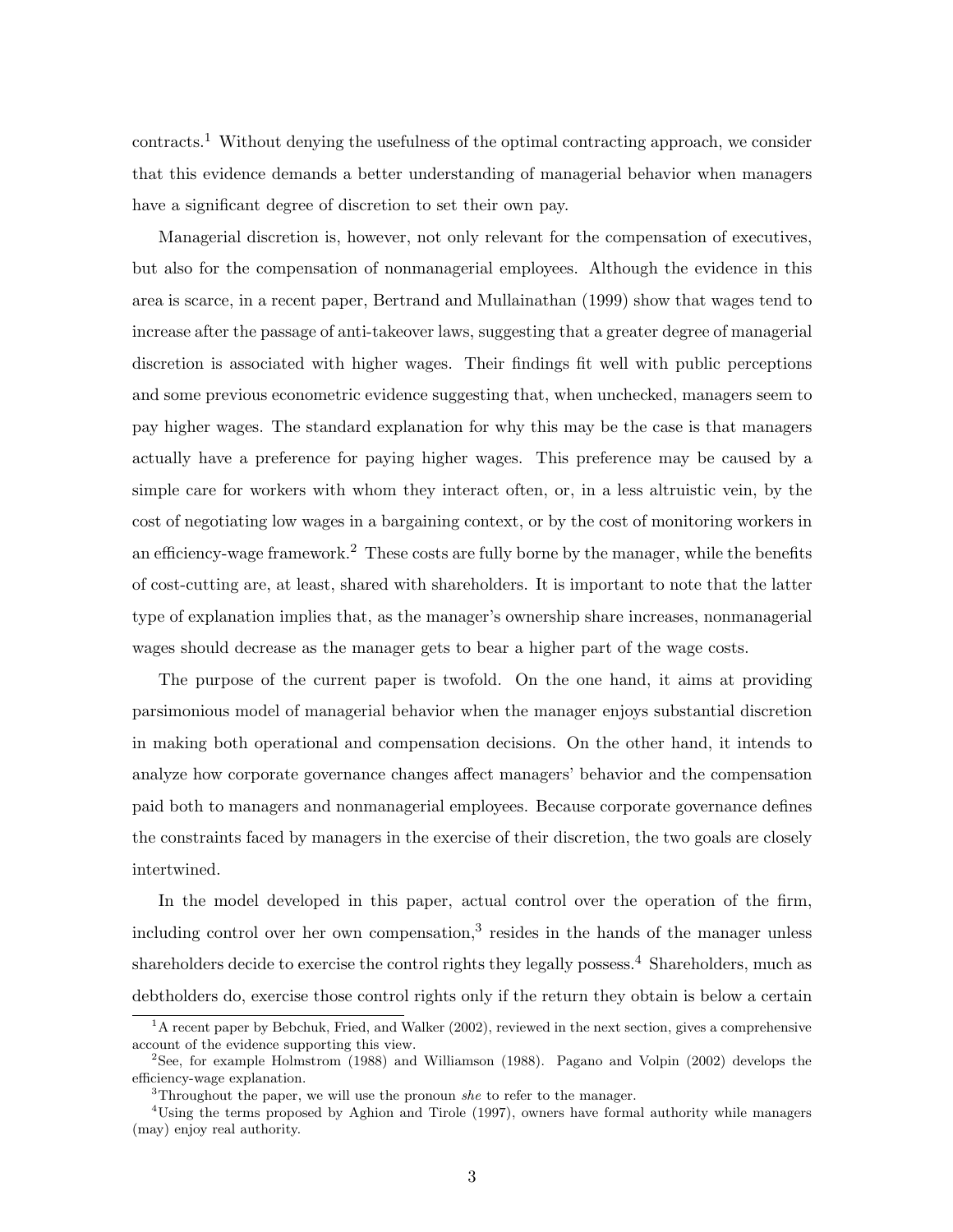threshold. Unlike in the case of debtholders, however, this threshold is not determined by contract, but by the expected benefits and costs of effectively exercising control. The benefits of full control are the expected returns when owners either run the firm themselves or design and enforce an optimal contract for a manager. The costs include the costs of evaluating the returns offered by the manager; convincing other owners of the need to intervene; taking the actions required to take control from the hands of the incumbent management; designing and writing an optimal contract; enforcing the contract; and ensuring that the contract is not changed by the new management once it achieves a certain degree of discretion.

These control costs will depend on the firm's governance structure. For example, one may expect that the existence of a large shareholder would reduce control costs, while a very disperse ownership would make them higher. Similarly, the manager's ownership share is likely to affect the other owners' ability to replace or discipline her. The composition and size of the board of directors, the presence of anti-takeover amendments in the firm's charter, or the degree of legal protection of minority shareholders protection are also likely to affect the costs to shareholders of exercising control.

Nonmanagerial wages in our model are negotiated by the manager and nonmanagerial employees, who bargain over quasi-rents associated with employees' firm-specific skills. Corporate governance influences the bargaining outcome by determining the return that the manager has to pay owners to avoid losing control, and, thus, the part of the surplus over which the manager and employees can bargain. Therefore, in our model, corporate governance is understood, in the spirit of Zingales (1998) and Rajan and Zingales (2000), as a constraint shaping the ex post bargaining over the quasi-rents generated by the firm.

The model shows that improving owners' ability to exercise their control rights (that is, reducing control costs) leads to lower managerial and nonmanagerial compensation. This result is not due to some sort of managerial preference for high nonmanagerial wages: the manager in our model only accepts to give up some quasi-rents to workers to ensure that they contribute their specific skills. Rather, the result is a consequence of the smaller part of surplus available for sharing when control costs are low, and, thus, when the return required by owners is high.

Increasing the manager's ownership share, however, leads to higher nonmanagerial wages. Two reasons lie behind this departure from usual predictions. The first is that, in our model, the manager is effectively the residual claimant and, therefore, always wants to minimize wage payments. The second is that increasing the manager's ownership shares increases the share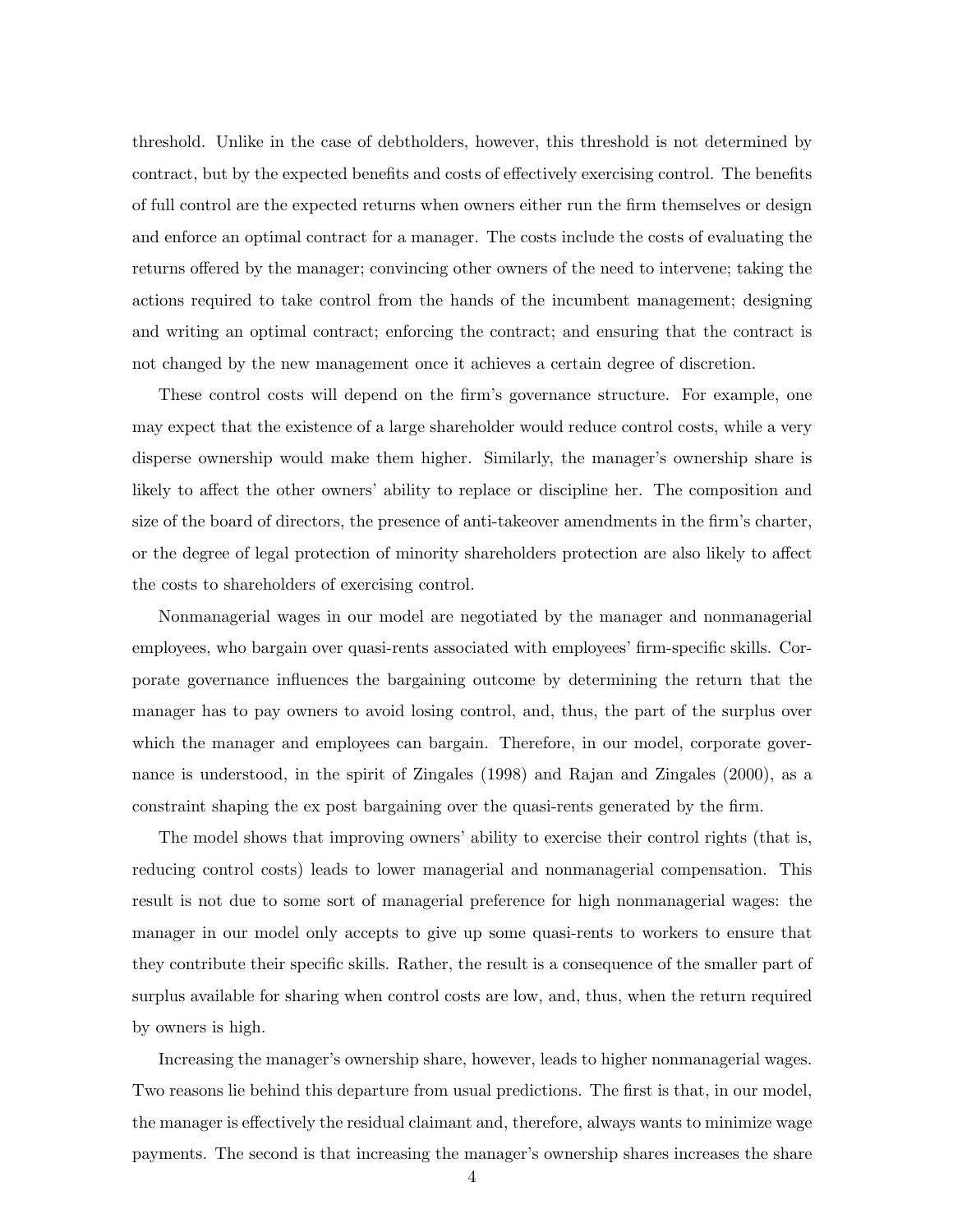of the surplus that she can appropriate, and, consequently, increases the negotiated wage as well. In fact, nonmanagerial wages will be highest when the manager's control is not contestable.

The above results describe how corporate governance changes affect the outcome of the wage bargain between the manager and employees. Corporate governance changes, however, are likely to affect the manager's incentives to take different actions as well. Therefore, in the model, we analyze the relationship between owners' ability to exercise control and managerial incentives. Understanding this relationship is also important to evaluate the net effects of corporate governance changes on wages: if an increase in control costs allows workers to obtain a higher share of surplus, yet induces the manager to take an action that leads to a smaller surplus, the net effect on wages may not necessarily be positive.

In our model, the manager's compensation is not determined by a contract designed by owners, but, rather, implicitly determined as the residual income left after paying workers and shareholders. Therefore, corporate governance changes will affect incentives through their impact on those residual earnings. Somewhat surprisingly, we show that an improvement in owners' ability to exercise their control rights may reduce the manager's compensation more for efficient than for inefficient actions and, therefore, may lead to inefficient outcomes. The negative effect on wages of improvements in owners' ability to exercise control is shown to be quite robust, and may even be amplified by the effect that those improvements have over managerial incentives.

The paper is organized as follows. After reviewing some related work in section 2, the model is presented in section 3. Section 4 explains how corporate governance arrangements translate into constraints on the amount of surplus that can be appropriated by the manager, and section 5 analyzes the relationship between corporate governance and bargaining outcomes. The effect of corporate governance on managerial incentives is, in turn, studied in section 6. Finally, section 7 discusses some caveats and potential extensions of the model, and section 8 concludes.

#### 2 Related Work

Bebchuk, Fried, and Walker (2002) give a comprehensive account of the evidence supporting the view, which the authors label the "managerial power" view, that managers enjoy a significant degree of discretion, even in the determination of their own compensation. Among the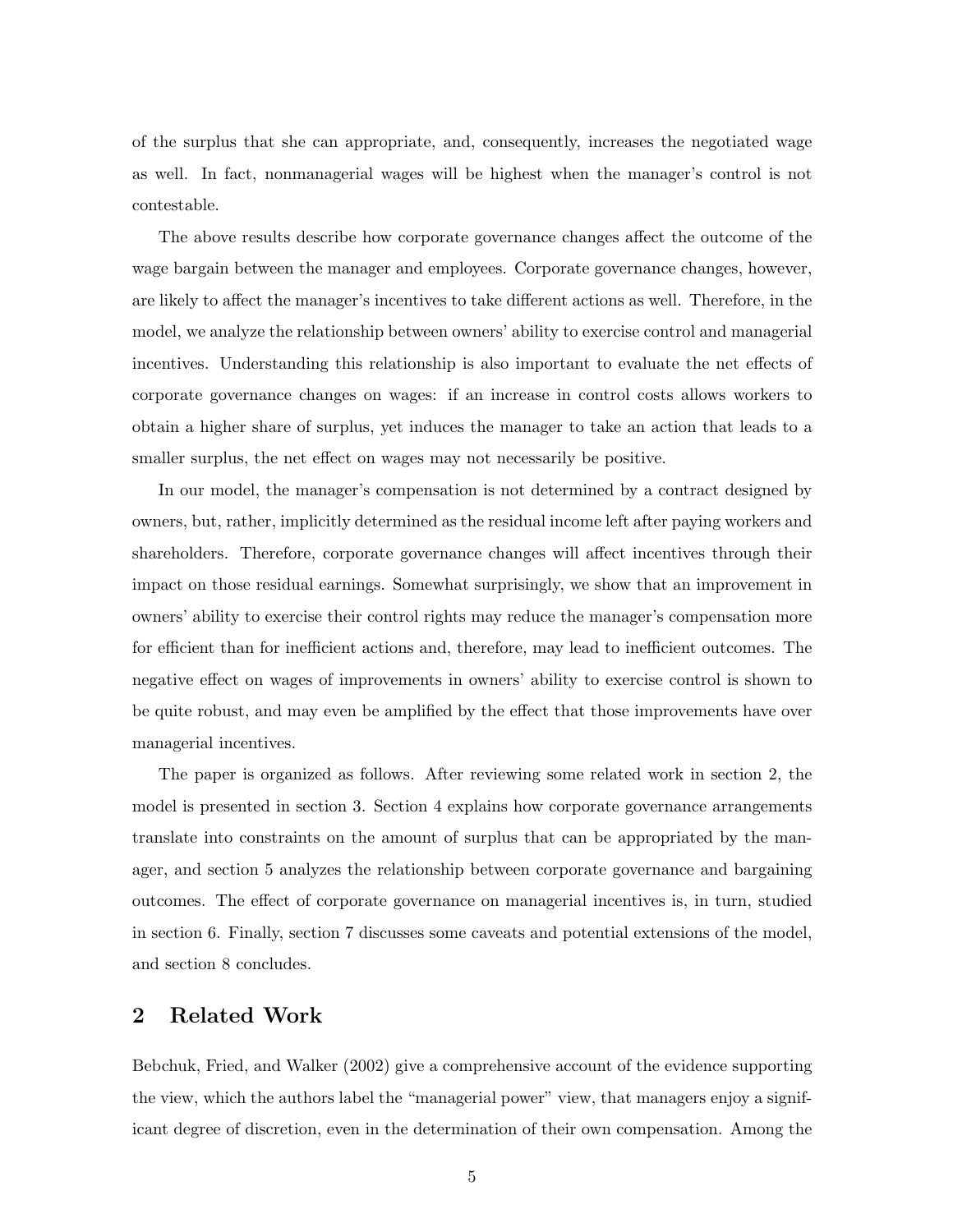evidence reviewed by these authors, it is worth highlighting several studies that relate different measures of executive power or discretion with executive compensation. For example, Borokhovich, Brunarski, and Parrino (1997) find that anti-takeover amendments are associated with higher CEO pay and a greater likelihood of enjoyment of "golden parachutes"; Core, Holthausen, and Larcker (1999) and others provide evidence showing that less independent or effective boards are associated with more generous compensation packages for  $CEOs$ ; and, in a series of papers,<sup>5</sup> M. Bertrand and S. Mullainathan show, among other things, that the passage of anti-takeover laws tends to increase CEO compensation, and that CEOs seem to be rewarded for mere luck, both effects being stronger in firms lacking large shareholders. In the light of their findings, the latter authors have also put forth what they term the "skimming view" of managerial compensation, according to which managers to a large extent set their own pay to skim what they can from shareholders. This view has been recently advocated by Hellwig (2000) as well, who provides examples of the ability of executives to immunize themselves against any interference from outsiders.

The empirical literature on the relationship between corporate governance, wages, and employment is more limited. Apart from the paper by Bertrand and Mullainathan (1999) cited above, some work on the effects of ownership changes (Brown and Medoff (1988), Lichtenberg and Siegel (1989), Rosett (1990), Gokhale, Groshen, and Neumark (1995), Becker (1995)) provides evidence that takeovers affect wage and employment outcomes, although this evidence is not conclusive. Using a different approach, Krueger (1991) studies the consequences of different governance structures by comparing franchises and company-owned stores in the fast-food industry and reports that company-owned stores (where the manager is not the residual claimant) pay more and have steeper wage-age profiles than franchises.

There is even less theoretical work on the relationship between corporate governance and labor market outcomes. In an influential paper, Schleifer and Summers (1988) argued that takeovers could allow shareholders to renege on implicit contracts and increase ex post profits by substituting new managers with no commitment to workers or other stakeholders for trustworthy incumbents. The debate sparked by this paper, however, has not led to much theoretical work, with the exception of a recent paper by Pagano and Volpin (2002). These authors argue that it may be in the interest of incumbent managers to use generous longterm contracts to protect themselves against hostile takeovers. These contracts are incentive

<sup>&</sup>lt;sup>5</sup>Bertrand and Mullainathan (2000a), Bertrand and Mullainathan (2000b), and Bertrand and Mullainathan (2001).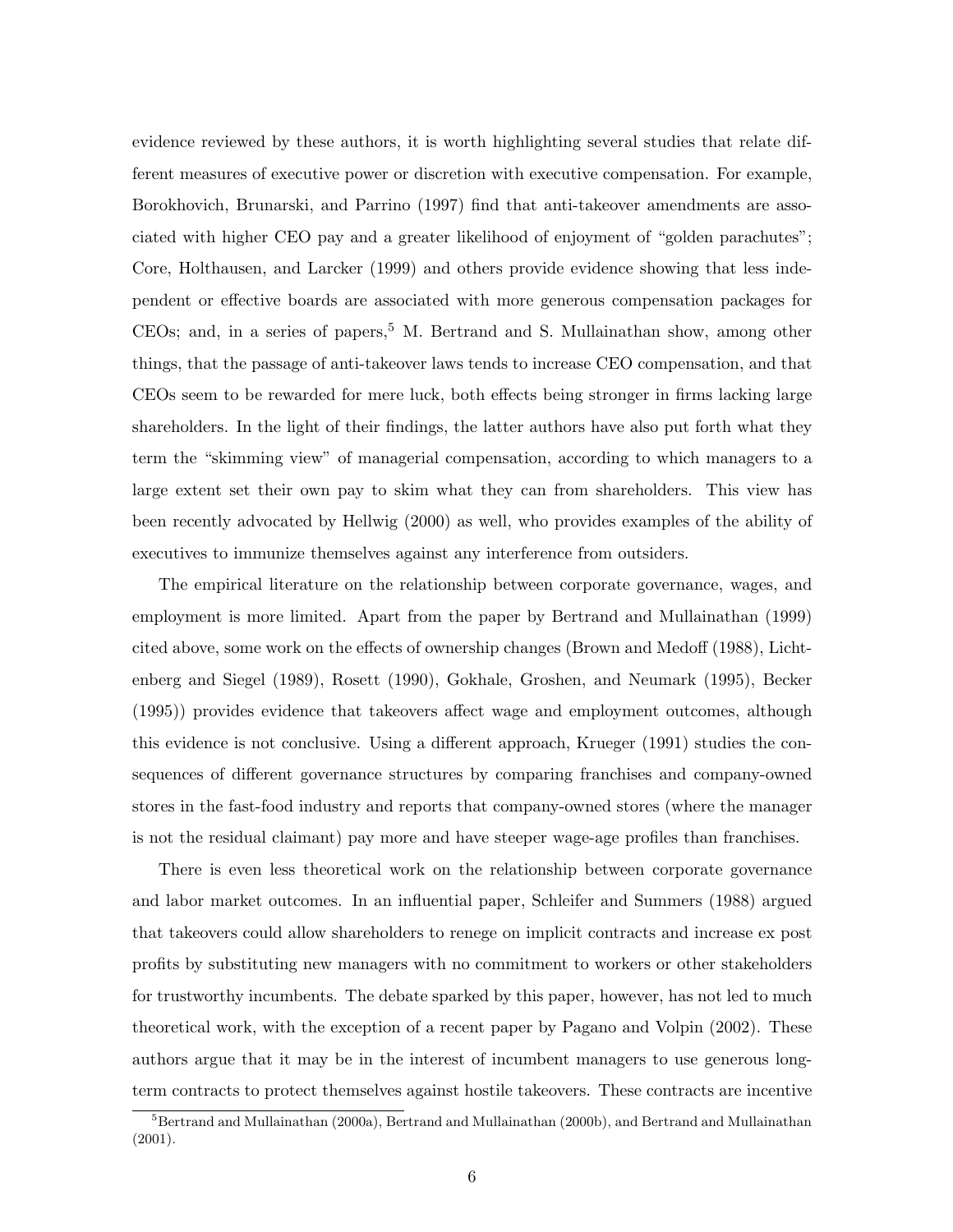compatible since incumbent managers, with a small ownership stake, will prefer to motivate workers by paying them high efficiency wages than by monitoring them directly, since most of the cost of higher wages is borne by shareholders, while the cost of monitoring workers is fully borne by managers themselves. $6$ 

#### 3 The model

Consider a firm formed by a group of nonmanagerial employees who have firm-specific skills and no ownership stake in the firm and a manager who owns a proportion  $\lambda \in [0,1]$  of the firm's shares. An owner or set of owners possesses the remaining  $(1-\lambda)$  proportion of shares.

For simplicity, we will study the firm for only one period, but it is assumed that it can continue its operation after the period under study. At the beginning of the period, the manager chooses an action  $a$ , which can be interpreted as managerial effort, a non-verifiable choice of managerial perks, or a project choice. We will assume that there are only two possible actions,  $b$  and  $g$ . Action  $b$  generates a private payoff  $P$  for the manager. Therefore, it can be interpreted as implying a lower effort level, an excessive consumption of perks, an outright appropriation of company funds, or as the choice of a project that yields the manager some private benefit (for example a project that favors a supplier firm owned by a relative).

The action taken by the manager determines the probability of success for the firm. If the firm is successful (state  $H$  is realized), revenues are high, while if it is unsuccessful (state L is realized), revenues are low. If the manager chooses action g, the probability of state  $H$ is  $\gamma > \frac{1}{2}$  and the probability of state L is  $1 - \pi$ , where  $\pi > \frac{1}{2}$ .

| $Pr(H g) = \gamma > \frac{1}{2}$ | $Pr(L g) = 1 - \gamma$        |
|----------------------------------|-------------------------------|
| $Pr(H b) = 1 - \pi <$            | $Pr(L b) = \pi > \frac{1}{2}$ |

Therefore, action b yields the manager a private payoff but reduces the probability of success for the firm.

The revenues generated by the firm depend on which state of nature is realized and also on whether current employees contribute their firm-specific skills. Let  $R_i$  be the revenues generated in state i if the firm retains its skilled employees and  $\overline{R}_i$  if it hires alternative workers with no firm-specific skills. Therefore,  $Q_i \equiv R_i - \overline{R}_i$  represents the quasi-rents

 ${}^{6}$ A similar argument is put forth by Krueger (1991).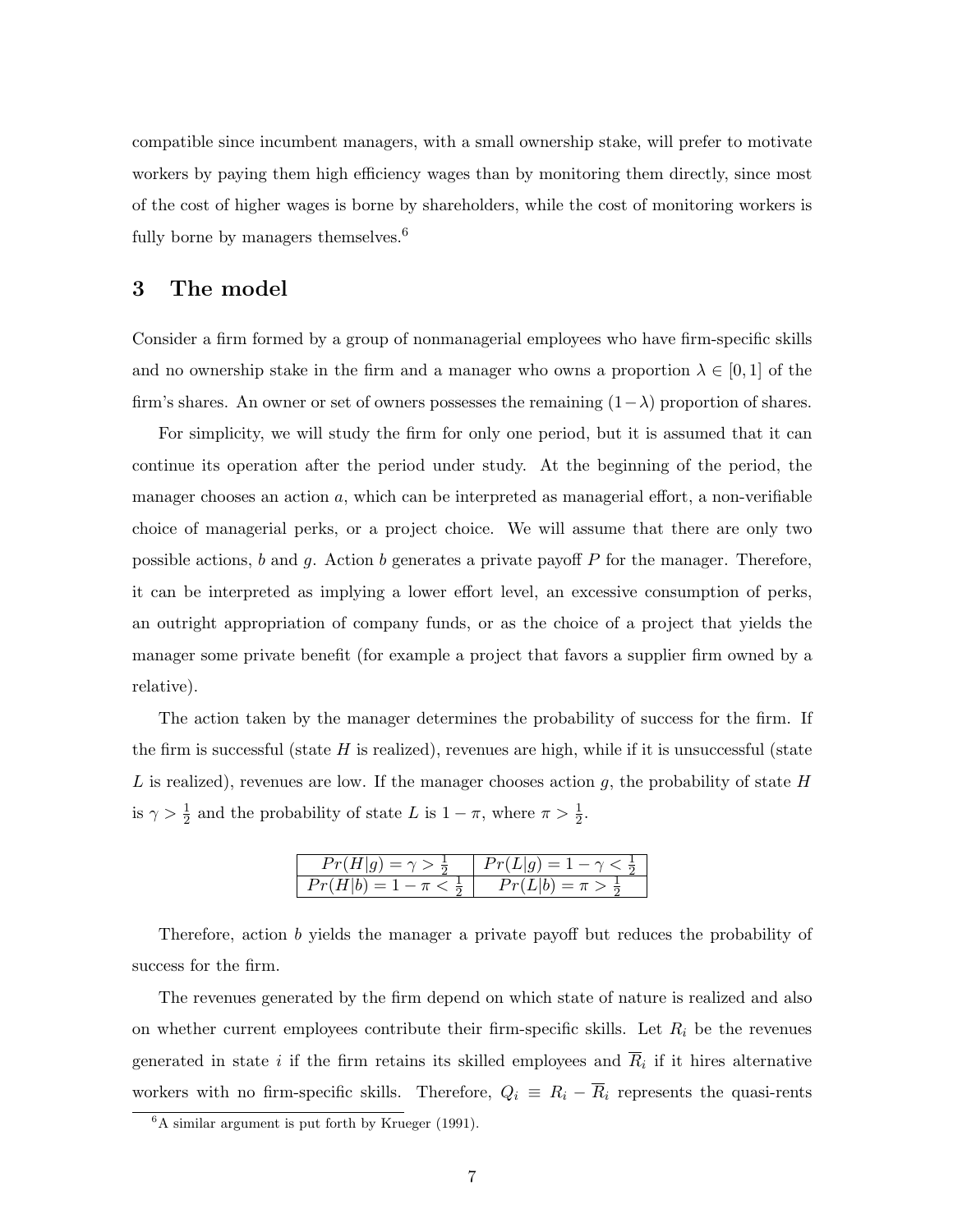associated with skilled employees in state i. In accordance with our description of state  $H$ as the successful state, it is assumed that  $R_H > R_L$  and  $\overline{R}_H > \overline{R}_L$ .

After the state of nature is realized, employees and the manager bargain over the revenues generated. If they agree on a wage bill  $w$ , employees stay at the firm and revenues R are generated. If no agreement is reached, the manager hires alternative workers at a competitively determined rate  $\overline{w}$  and revenues are  $\overline{R}$ .

Finally, the manager decides how much to pay out to owners  $(r)$ , and keeps the remaining revenue. If owners are satisfied with the return paid to them by the manager, they do not intervene. However, if they consider that the return is too low, they intervene in a way that is made more precise below.

The time-line of the model is thus:



Figure 1: Time-line.

To solve the model, we proceed backwards. First, we analyze the determination of the return paid out to shareholders. We then analyze the bargaining process between manager and employees, and, finally, the manager's action choice.

# 4 Corporate Governance and Constraints on Managerial Action

Instead of assuming that owners (the principals) design the manager's contract and monitor that the terms of this contract are respected, in our model the manager exercises authority over all decisions, including setting her own compensation, unless challenged by shareholders. That is, although owners have the right to set the manager's contract (formal authority), they may or may not exercise that right. If they do not do so, real authority over the manager's contract resides in the hands of the manager herself.

This modeling strategy tries to account for the view that the checks imposed by owners or boards of directors on managers are not as stringent as commonly assumed, so that, to a large extent, managers set their own compensation. Those checks, however, do exist: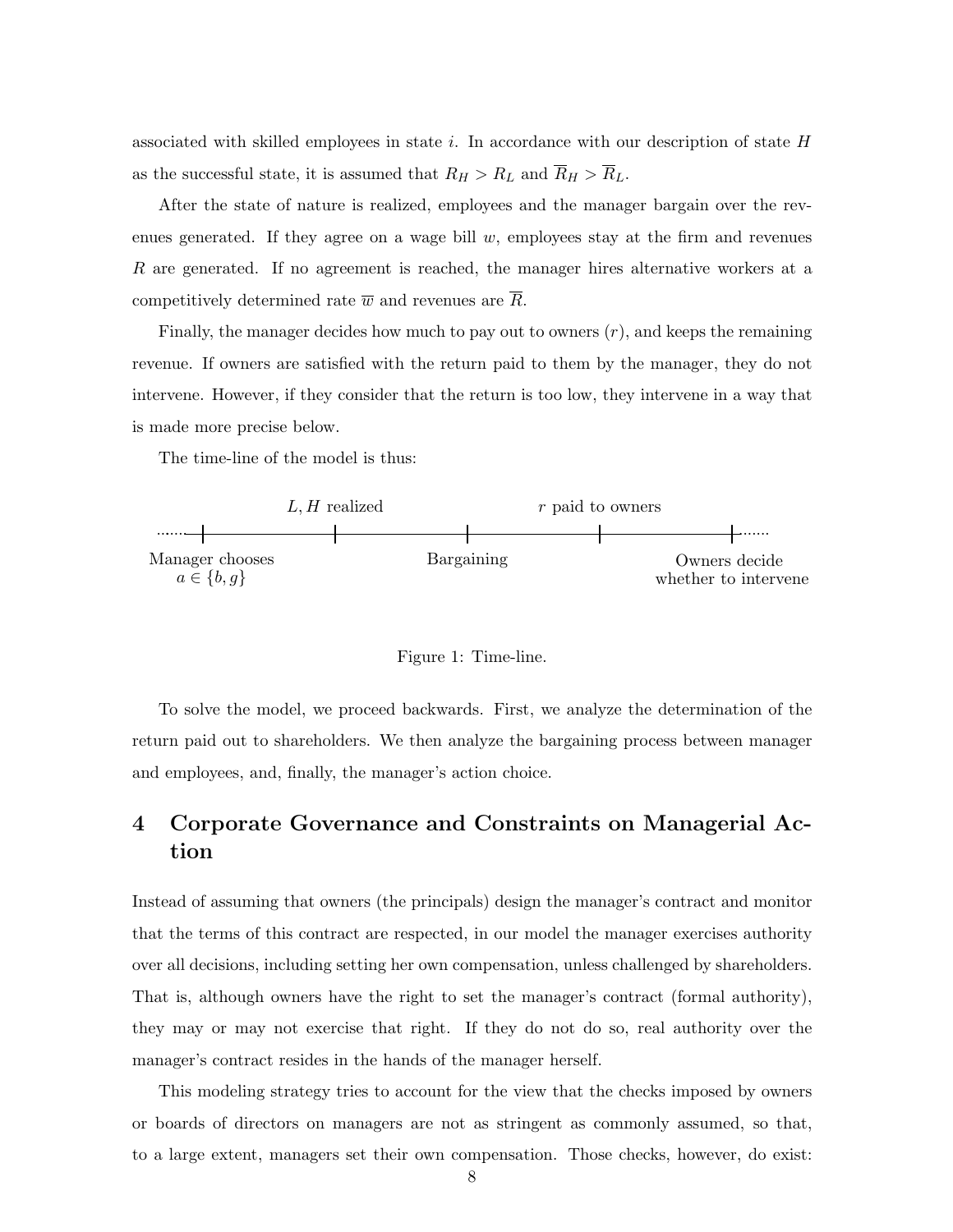managers cannot get away with fully expropriating owners. If shareholders earn a return that they consider too low, they will intervene to discipline the manager. In our model, this intervention will take the form of a) selecting an optimal manager (who may be the current one) and the optimal compensation contract for that manager, b) writing that contract, and c) enforcing it. In other words, if owners do not get a minimum return, they act as the "full-fledged" principals of standard principal-agent models of managerial behavior.

Obviously, the return that owners would obtain if they acted as full-fledged principals cannot be lower than the return that the manager would be willing to grant them if unchecked. The reason why owners do not behave like principals to begin with is that it is costly to do so: owners first need to assess what the optimal contract would be and how much they would obtain if they implemented that contract, then they have to take the actions that would lead to the implementation of that contract (such as convincing other owners of the need to replace or discipline the manager – for example by appointing a compensation committee that would follow owners' directions), and finally they have to ensure that the terms of the contract are met. These activities require: a) acquiring a large amount of information, b) being able to process it, and c) spending time and effort obtaining the agreement of other owners, writing the contract and enforcing it. Therefore, owners will only intervene if the return that the manager grants them lies below the one they would obtain as principals, net of all these costs, which we will label control costs.

The magnitude of the control costs will depend on the number of owners, their characteristics, and the distribution of ownership shares. For example, costs will be low when there is a single owner with a good knowledge of the business, and high when ownership is disperse. Similarly, the degree of legal protection of shareholders is likely to affect the costs of control, as, say, a truly independent and knowledgeable board could carry out some of the principal's tasks at a low cost.

Several recent papers have analyzed the relationship between ownership structure or the extent of legal protection of minority shareholders and owners' monitoring ability, and the consequences of this relationship on the determination of the optimal ownership structure. In the current paper we will not model how control costs, and thus the minimum return required by owners, are determined.

Let  $\hat{r}$  be the expected net present value of the income that shareholders would obtain if they intervened and acted as principals, and let  $c$  be the costs of acting as such, that is,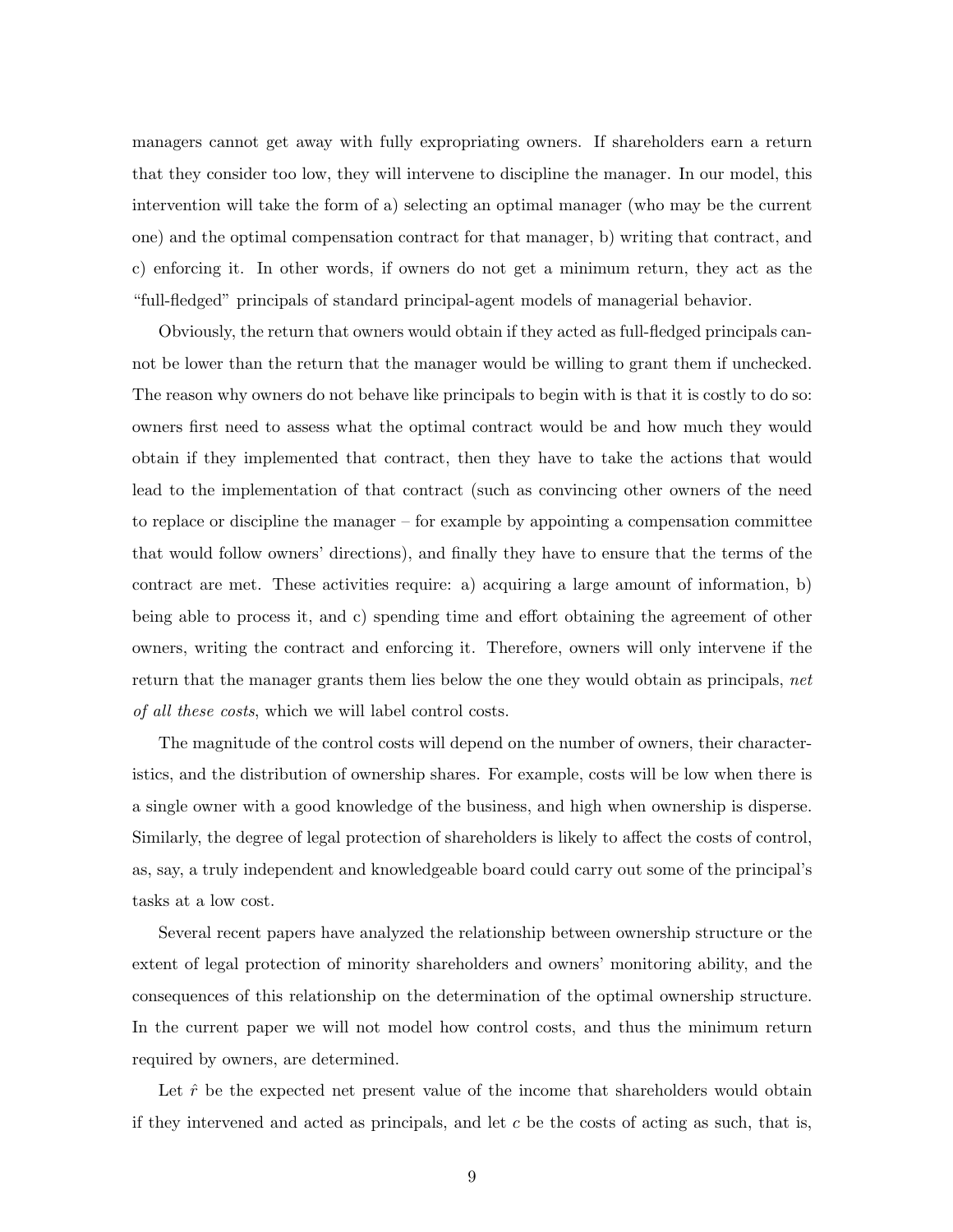the control costs.<sup>7</sup> Although we are analyzing a single period,  $\hat{r}$  includes both the returns owners could obtain in the current period and the expected returns of future periods. As argued above, the model is to be understood as a one-period cut of a repeated interaction.

The cost of acting as principals may depend on the manager's ownership stake  $\lambda$ . For a fixed number of owners and distribution of shares among nonmanagerial owners, it is reasonable to think that, as  $\lambda$  increases, c should increase as well, as the stakes of nonmanagerial owners are reduced (reducing their incentive to act if doing so involves any fixed cost) and the stake of a shareholder opposed to disciplining the manager (the manager herself) increases. For our purposes, we will assume that the manager's control over her own compensation is not contestable if  $\lambda \geq \frac{1}{2}$  $\frac{1}{2}$ , so that, in such case,  $c \geq \hat{r}$ . If, however,  $\lambda < \frac{1}{2}$ , control is contestable and  $c < \hat{r}$ .

Therefore, if  $\lambda \geq \frac{1}{2}$  $\frac{1}{2}$ , the manager can fully expropriate other owners and will set  $r(\lambda) = 0$ . If  $\lambda < \frac{1}{2}$ , then the manager will pay out to shareholders (including herself)  $r(\lambda) = \hat{r} - c(\lambda)$ if she wants to keep the right to set her own compensation. Following the discussion above,  $r(\lambda)$  will be nonincreasing in  $\lambda$ . For simplicity, we will just assume that  $r(\lambda) = r$  for  $\lambda < \frac{1}{2}$ . As will become apparent, making r strictly decreasing in  $\lambda$  would only reinforce the results.

The state of nature at the end of the period,  $i \in \{L, H\}$ , may affect the revenues that could be obtained if owners intervene. Similarly, whether an agreement with workers has been reached in the current period can also have permanent effects on revenues. Therefore, the amount that the manager has to pay owners to keep them from intervening may depend on the state of nature and on whether an agreement with workers has been reached. Let  $r_i$ be the required return if state  $i$  has been realized and an agreement has been reached with workers, and  $\bar{r}_i$  if no agreement has been reached. Not having reached an agreement will certainly not increase owners' return if they decide to intervene, so that  $r_i \geq \overline{r}_i$ . We will simply assume that  $r_i = \overline{r}_i$ , an assumption that can be relaxed without altering the results. We will also assume that the return required by owners is greater in the good state of nature,

that is,  $r_H \geq r_L$ .

<sup>&</sup>lt;sup>7</sup>Disciplining the manager is a public good, and, therefore, owners have incentives to free-ride on other owners' efforts. We will not analyze how this free-riding problem is solved, and, therefore, will treat  $\hat{r}$  and c as parameters.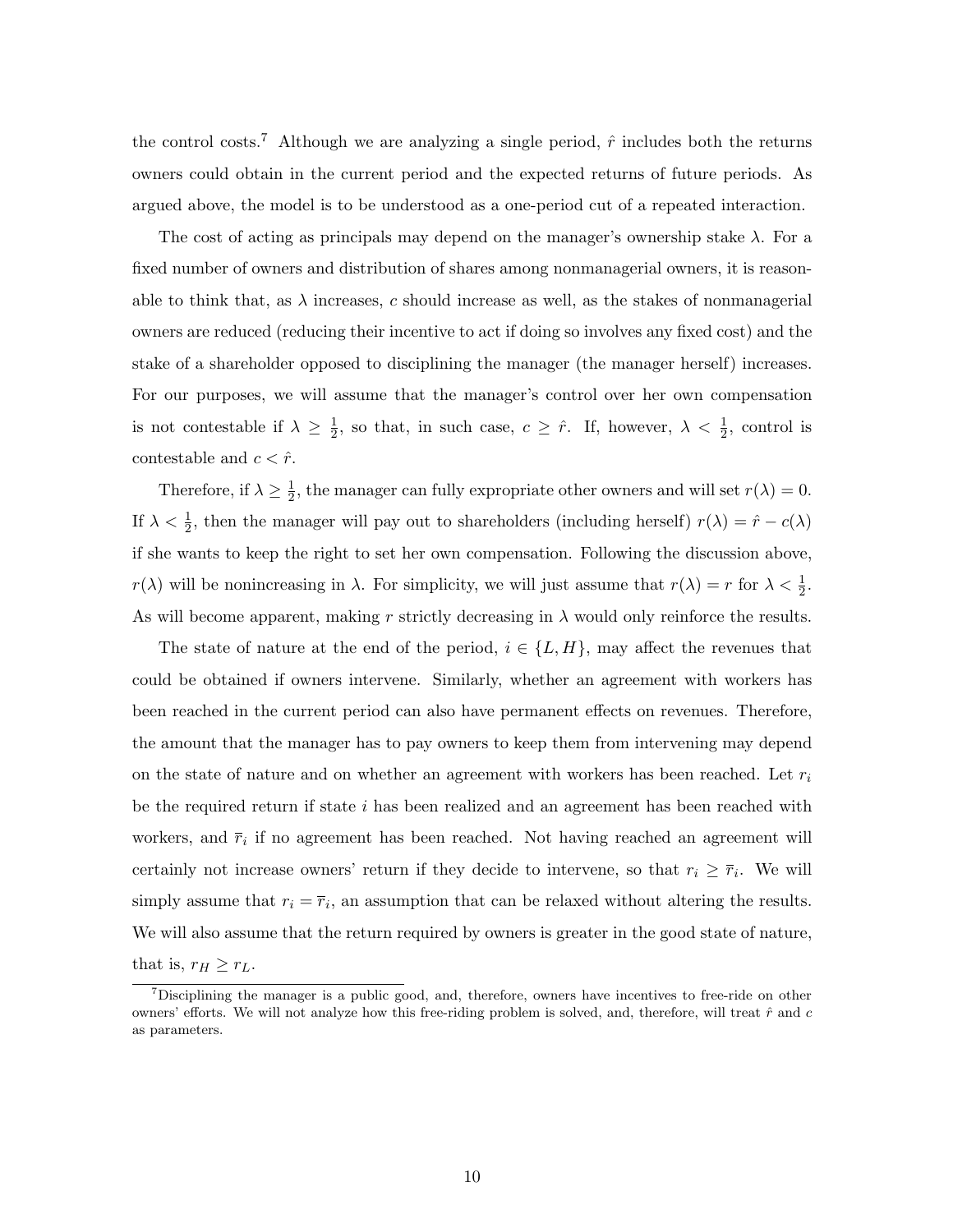#### 5 Wage Bargaining

The presence of quasi-rents (which could also be derived from the existence of hiring or firing costs) implies that wages will be bargained between employees and the manager. To formalize this bargaining process, we resort to the usual generalized Nash-bargaining problem.

When bargaining, employees and the manager know the state of the world  $(i \in \{L, H\})$ , and they also foresee that the manager will have to pay  $r_i$  or  $\overline{r}_i$  to shareholders, depending on whether they reach an agreement. Since the state of the world will be given throughout this section, we will drop all subscripts referring to it.

If bargaining proceeds without agreement, workers strike (or are locked out) so that no production takes place. While on strike, workers can earn a competitively determined wage rate  $\overline{w}$  by temporarily working elsewhere or from strike funds.

If negotiations finally break down, workers work elsewhere and earn the competitive rate  $\overline{w}$  paid to workers with no firm-specific skills, and the manager operates the firm with alternative unskilled workers. Since the manager can decide to terminate negotiations and operate the firm with alternative workers, her negotiated payoff can never be less than what she could earn if she exercised this outside option. The generalized Nash-bargaining problem thus takes the following form, with  $\beta \leq 1$  representing workers' bargaining power:<sup>8</sup>

$$
\max_{w} (w - \overline{w})^{\beta} (R - w - r + \lambda r)^{(1 - \beta)}
$$
  
s.t.  

$$
R - w - r + \lambda r \ge \overline{R} - \overline{w} - r + \lambda r,
$$
 (MO)

with the manager's outside option as a constraint on the negotiated outcome.<sup>9</sup>

An interior solution of the above problem has the well-known form:

$$
w = \beta(R - \overline{w} - r(1 - \lambda)) + \overline{w},\tag{1}
$$

and, if we let  $m$  stand for the manager's total compensation, including the earnings stemming

<sup>&</sup>lt;sup>8</sup>This formulation implies that private benefits are consumed prior to the bargaining process or that, equivalently, its consumption does not depend on whether an agreement is reached. Therefore, the presence of these benefits does not affect the bargaining outcome.

<sup>&</sup>lt;sup>9</sup>When *inside* (the payoffs if bargaining continued forever without agreement) and *outside* options do not coincide, noncooperative approaches to bargaining theory support using the inside options as the disagreement payoffs of the Nash-bargaining problem, with outside options acting as constraints on the negotiated outcome. The idea is that outside options are credible threats only if they exceed the payoff that could be obtained in their absence. See Muthoo (1999) for a review of the relationship between the Nash-bargaining solution and noncooperative bargaining outcomes.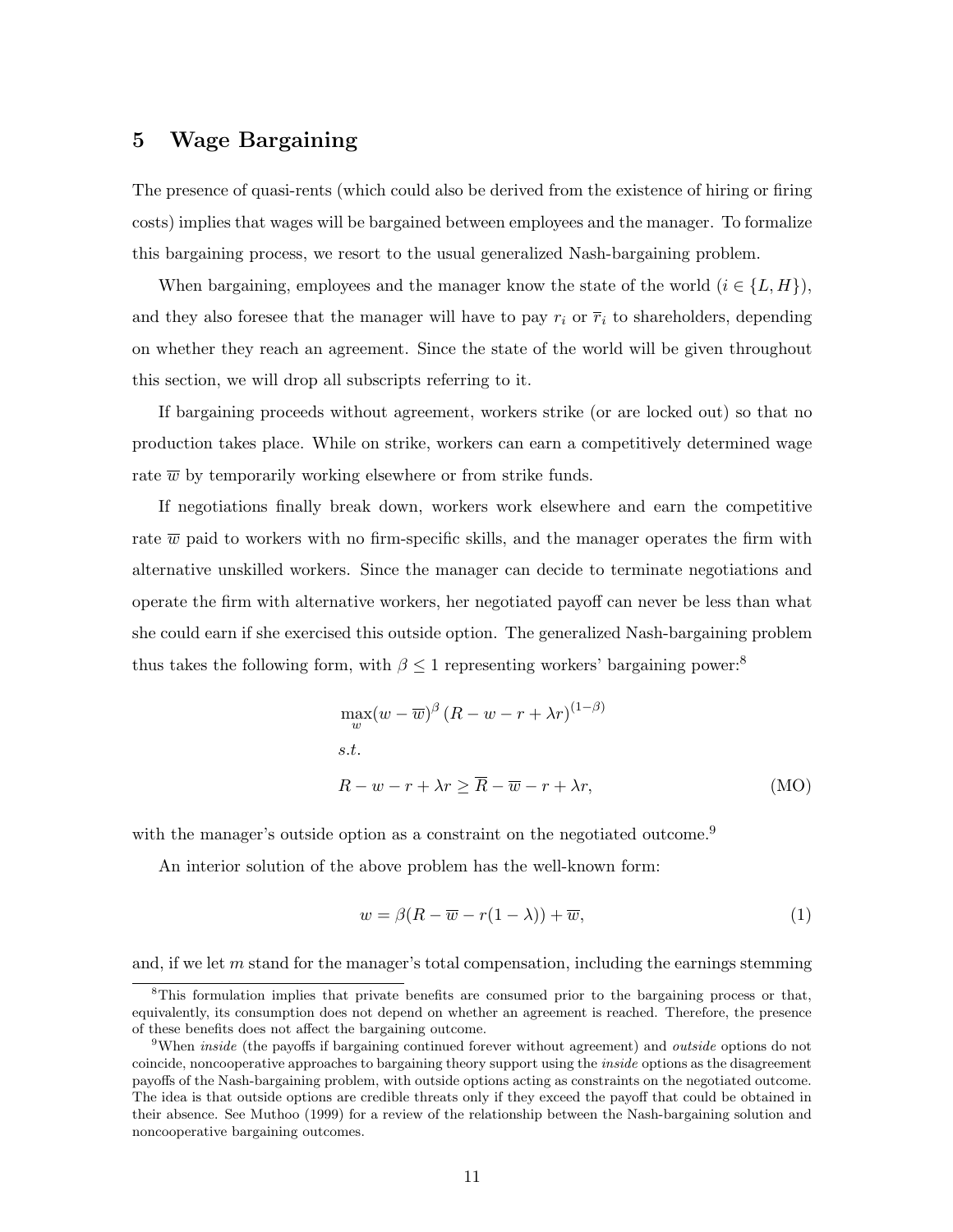from her ownership stake  $\lambda$ :

$$
m = (1 - \beta)(R - \overline{w} - r(1 - \lambda))
$$
\n<sup>(2)</sup>

If the manager's outside option is binding at the unrestricted solution, then the manager earns her outside option and employees obtain the revenues that remain after paying out owners. The manager's outside option will be binding at the unrestricted interior solution only if:

$$
(1 - \beta)(R - \overline{w} - r(1 - \lambda)) < \overline{R} - \overline{w} - r(1 - \lambda),\tag{3}
$$

that is, if:

$$
c > \hat{r} - \left(\frac{1}{1-\lambda}\right)\left(R - \overline{w} - \frac{Q}{\beta}\right) \equiv c^*
$$
\n(4)

Therefore, we can express the wage bill as a function of c and  $\lambda$  as follows:

$$
w(c,\lambda) = \begin{cases} \overline{w} + \beta (R - \overline{w} - (1 - \lambda)\hat{r}) + \beta (1 - \lambda)c, \text{ for } c \le c^* \\ \overline{w} + Q, \text{ for } c > c^*, \end{cases}
$$
(5)

where the last expression follows from the fact that, for  $c > c^*$ , the manager earns her outside option  $R - Q - \overline{w} - (\hat{r} - c)(1 - \lambda)$ . Total managerial compensation is, in turn, given by:

$$
m(c,\lambda) = \begin{cases} (1-\beta)(R-\overline{w}-(1-\lambda)\hat{r}) + (1-\beta)(1-\lambda)c, & \text{for } c \leq c^*\\ R-Q-\overline{w}-(1-\lambda)\hat{r}+(1-\lambda)c, & \text{for } c > c^* \end{cases}
$$
(6)

Inspection of  $w(c, \lambda)$  and  $m(c, \lambda)$  thus shows that both m and w are nondecreasing in c. Put differently, wages and managerial compensation are nonincreasing in the ability of owners to exercise control. Note that if  $\lambda > 0$ , m includes earnings stemming from the manager's stock ownership. If we let  $w_m$  represent the manager's non-stock compensation, then:

$$
w_m(c,\lambda) = \begin{cases} (1-\beta)(R-\overline{w}-\hat{r}) + (1-\beta)c - \lambda(\hat{r}-c), & \text{for } c \le c^*\\ R-Q-\overline{w}-(\hat{r}-c), & \text{for } c > c^* \end{cases}
$$
(7)

Therefore, the manager's non-stock compensation is also increasing in c. The following proposition summarizes these results, which are also depicted in figures 2 and 3 for  $\lambda = 0$ . Note that, as these figures show, the relationship between c, w, and m is nonlinear if the outside option can become binding. Nonmanagerial wages thus can be concave in  $c$ , and total managerial compensation can be convex in c.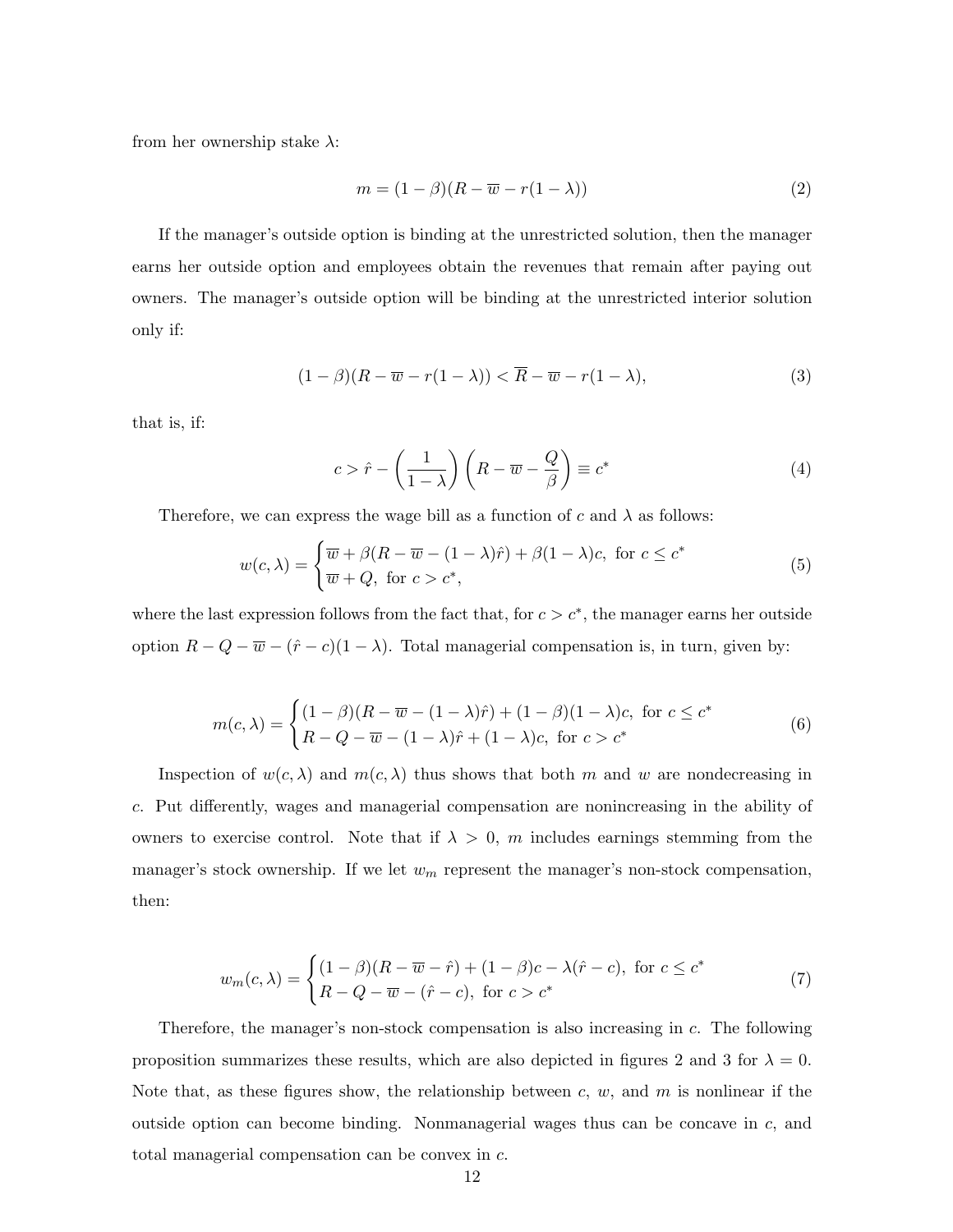Proposition 1 For a given realization of uncertainty:

- 1. w is nondecreasing in c
- 2.  $m, w_m$  are increasing in  $c$
- 3.  $w + w_m$  is increasing in c



Figure 2: Negotiated wage.



Figure 3: Managerial compensation.

Proposition 1 thus shows that the degree of managerial discretion may affect nonmanagerial wages not because managers have a preference for paying high wages to their employees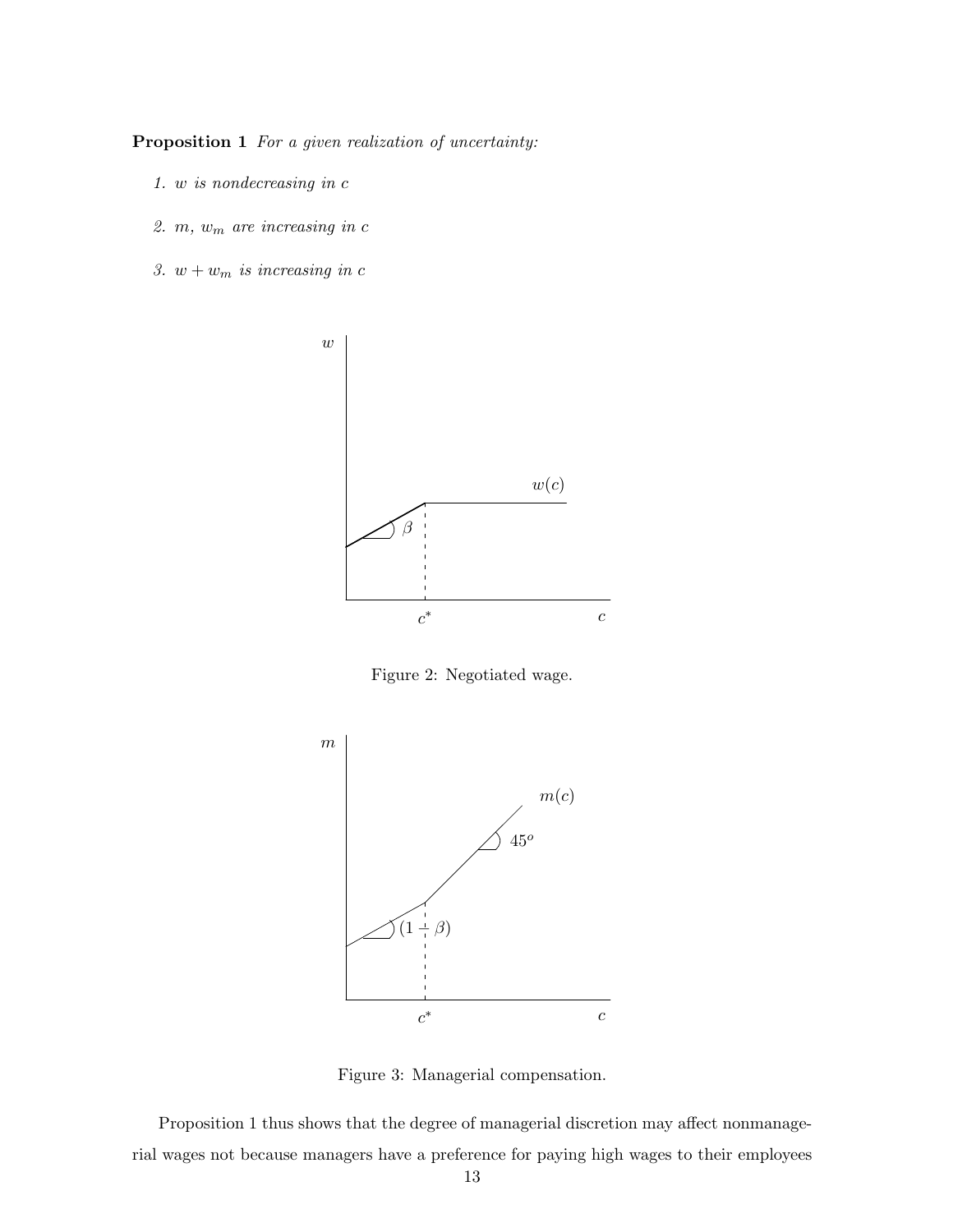or because they do not bargain hard enough, but because owners' ability to exercise control over the manager determines the surplus to be divided between employees and the manager, and therefore the outcome of the bargaining process between them. For example, a reduction in  $c$  (an improvement in owners' ability to exercise control) increases the return that has to be paid to owners, and therefore leaves a smaller amount to be shared between the manager and employees. This reduction in surplus forces wages and managerial compensation down. Therefore, improvements in owners' ability to control the manager result not only in lower managerial compensation, as one would probably expect, but also in lower nonmanagerial compensation.

The result is consistent with recent evidence put forth by Bertrand and Mullainathan (1999). These authors use the passage of anti-takeover legislation in several U.S. states as a source of independent variation in the extent of managerial discretion and find that greater managerial discretion leads to higher wages.

What happens as the manager's ownership stake increases? The effect of an increase in  $\lambda$  for  $\lambda < \frac{1}{2}$  is twofold. On the one hand, it increases the surplus to be divided between the manager and employees. On the other hand, it increases directly the manager's stock compensation. Therefore, both wages and total managerial compensation increase as  $\lambda$ increases. The manager's non-stock compensation, however, may fall as  $\lambda$  increases. To see why, consider what happens as  $\lambda$  goes up by  $d\lambda$ . The higher  $\lambda$  would increase the surplus to be divided between the manager and workers by  $r d\lambda$ . If  $w_m$  does not change, the manager's total compensation will go up exactly by  $r d\lambda$ , so that the manager appropriates the whole increase in surplus. If the manager shares part of the increase in surplus with workers, however, her total compensation will go up by less than the increase in surplus  $(r d\lambda)$ , which can only happen if her non-stock compensation  $w_m$  falls. That is, increases in the manager's ownership stock, despite raising her total compensation, reduce her cash compensation. Total non-stock compensation, on the other hand, does not depend on the manager's ownership stake. Proposition 2 summarizes these results:

**Proposition 2** If the manager owns a noncontrolling stake  $\lambda < \frac{1}{2}$ , then, for a given realization of uncertainty:

- 1. w is nondecreasing in  $\lambda$
- 2. m is increasing in  $\lambda$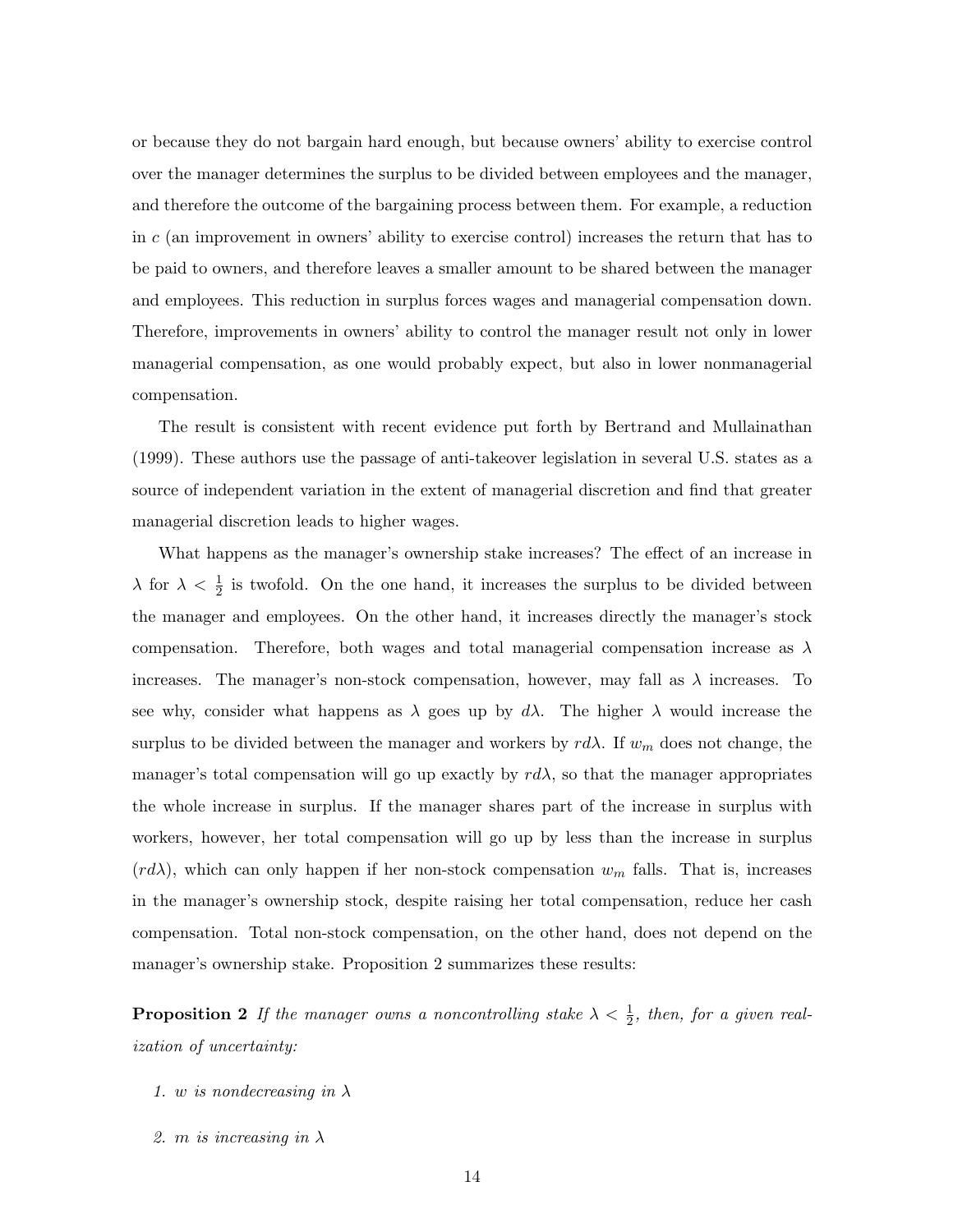- 3.  $w_m$  is nonincreasing in  $\lambda$
- 4.  $w + w_m$  is independent of  $\lambda$

Proposition 2 runs counter intuitive arguments about the relationship between wages and managerial ownership. It is commonly argued that high wages may be the reflection of an agency problem: if the manager does not have a large enough stake in the firm, she may not trim wage costs as much as possible if doing so is costly. Increasing the manager's ownership stake, according to this view, would reduce wages, as the manager's return from decreasing wages increases. Proposition 2 looks at the problem from a different angle. If the manager holds real control over her own compensation, then she will have all the interest in keeping wages as low as possible independently of her ownership stake. This ownership stake, however, determines her ability to keep wages low. Increasing the manager's ownership increases the proportion of total revenues that can be shared between employees and the manager, and workers will benefit from this increase. For any given wage, the manager's total compensation would increase as  $\lambda$  increases, leading workers to demand higher wages as well.

This effect is greatest when the manager is the controlling owner. The agency view outlined in the previous paragraph would predict that, in this case, wages should be lowest, since the manager's incentives to reduce costs are maximal. If  $\lambda > \frac{1}{2}$ , however,  $r = 0$ . Now, other owners cannot reclaim any part of the revenues generated by the firm, so that all revenues are for grabs for manager and employees. This ownership structure yields the manager a maximum payoff, but it also allows employees to achieve the maximum wage possible.<sup>10</sup>

Corollary 1 For a given realization of uncertainty, when the manager owns a controlling stake, wages and total managerial compensation are higher than when control is contestable.

A caveat is in order here. Corollary 1 follows from the assumption that noncontrolling owners cannot require any payment from the controlling owner. This would make an ownership structure in which the manager is the controlling owner and there is significant ownership by noncontrolling owners highly unlikely, as no one would willingly contribute money expecting a zero return. If we observe this type of ownership structure, thus, we may

 $10$ The manager could choose to give shareholders a positive return if the value of an extra dollar diverted is less than a dollar, as in, for example, Pagano and Röell (1998).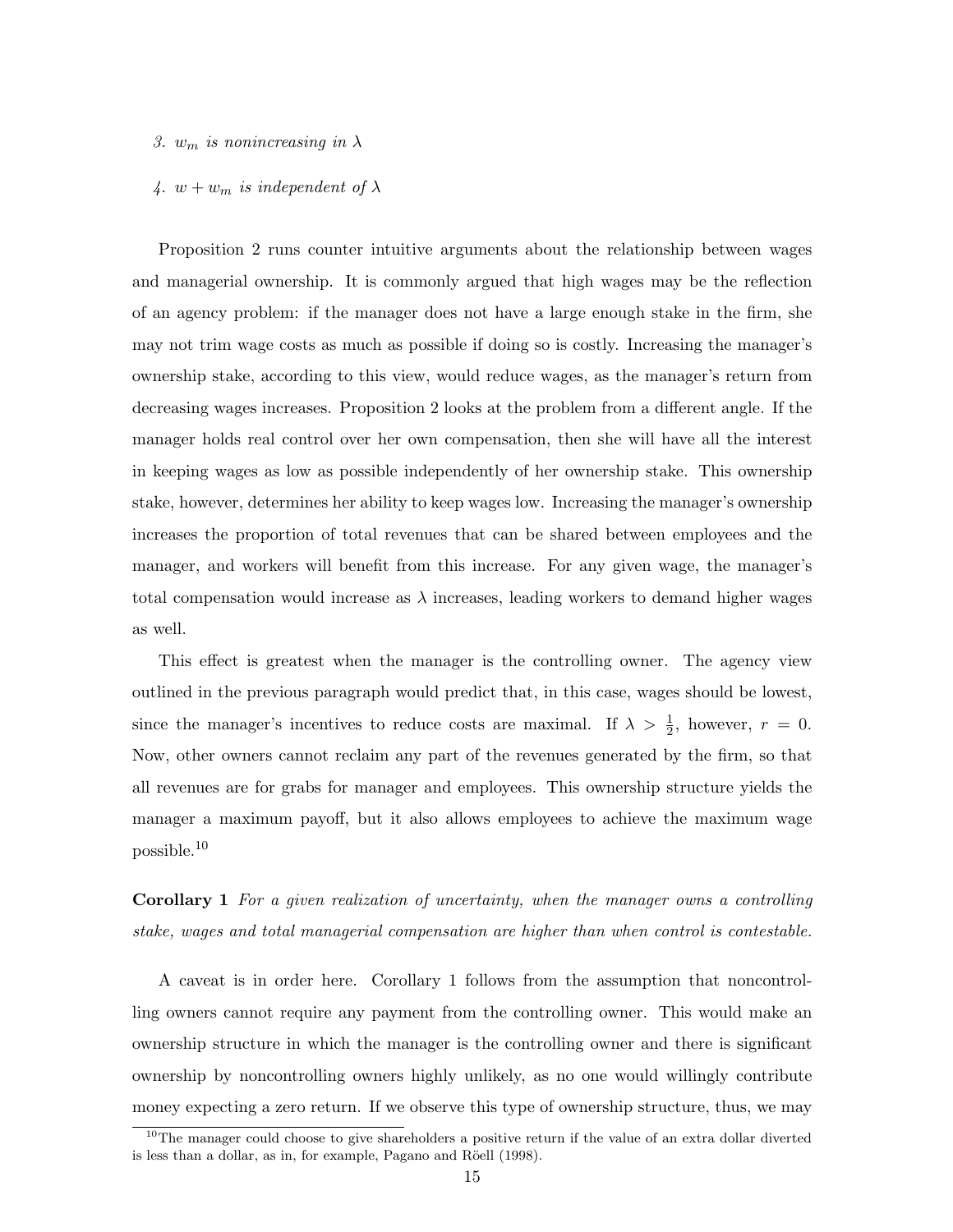expect that noncontrolling owners have some sort of implicit self-enforceable contract with the manager that gives the latter the incentives to pay a positive return. For example, owners could be suppliers (including employees) or costumers with whom the firm wants to maintain an ongoing relationship, or they could be banks or other firms or individuals from whom the manager expects to obtain future financing. Alternatively, these owners could be relatives of the manager or other individuals whose welfare matters for the manager. Several owners when one has uncontestable control can only be possible if either the controlling owner cares about them directly, or there exists a value to the owner of maintaining that relationship. Therefore, in those firms where we observe this ownership structure, it will be the case that  $r > 0$ , and, in principle we cannot tell the a priori whether this r will be smaller or greater than the r required by owners in firms where the manager is not the controlling owner.

It is interesting to note that the effect of changes in c is muted as  $\lambda$  increases, and vice versa:

**Corollary 2** The magnitude of the effect on w, m, or  $w_m$  caused by changes in c ( $\lambda$ ) decreases as  $\lambda$  (c) increases.

As  $\lambda$  increases, changes in c reduce the surplus to be divided between employees and the manager by a smaller amount, since a greater share of the extra money paid to shareholders ultimately reverts to the manager. Therefore the compensation effects of changes in  $c$  are weaker when  $\lambda$  is large. The same argument explains why the effects of changes in  $\lambda$  are weaker as  $c$  increases (reducing  $r$ ).

#### 6 Corporate Governance and Managerial Incentives

The previous section has the implication that if the degree of managerial discretion when setting their own compensation did not affect managers' choices, workers would be better off the greater that discretion, since the surplus over which they bargain increases as the control exercised by owners weakens. Standard agency arguments, however, suggest that a weaker control by owners may result in suboptimal managerial choices.

In this section, we thus analyze the manager's action choice, given that she anticipates the results derived in the previous two sections. As described in section 3, the manager can take two actions,  $b$  and  $g$ . Action  $b$  yields a private benefit  $P$  to the manager but leads to a lower probability  $(\pi)$  that the firm is successful (that is, that state H is realized). Action g has no private benefit for the manager, but leads to state H with greater probability  $(\gamma)$ .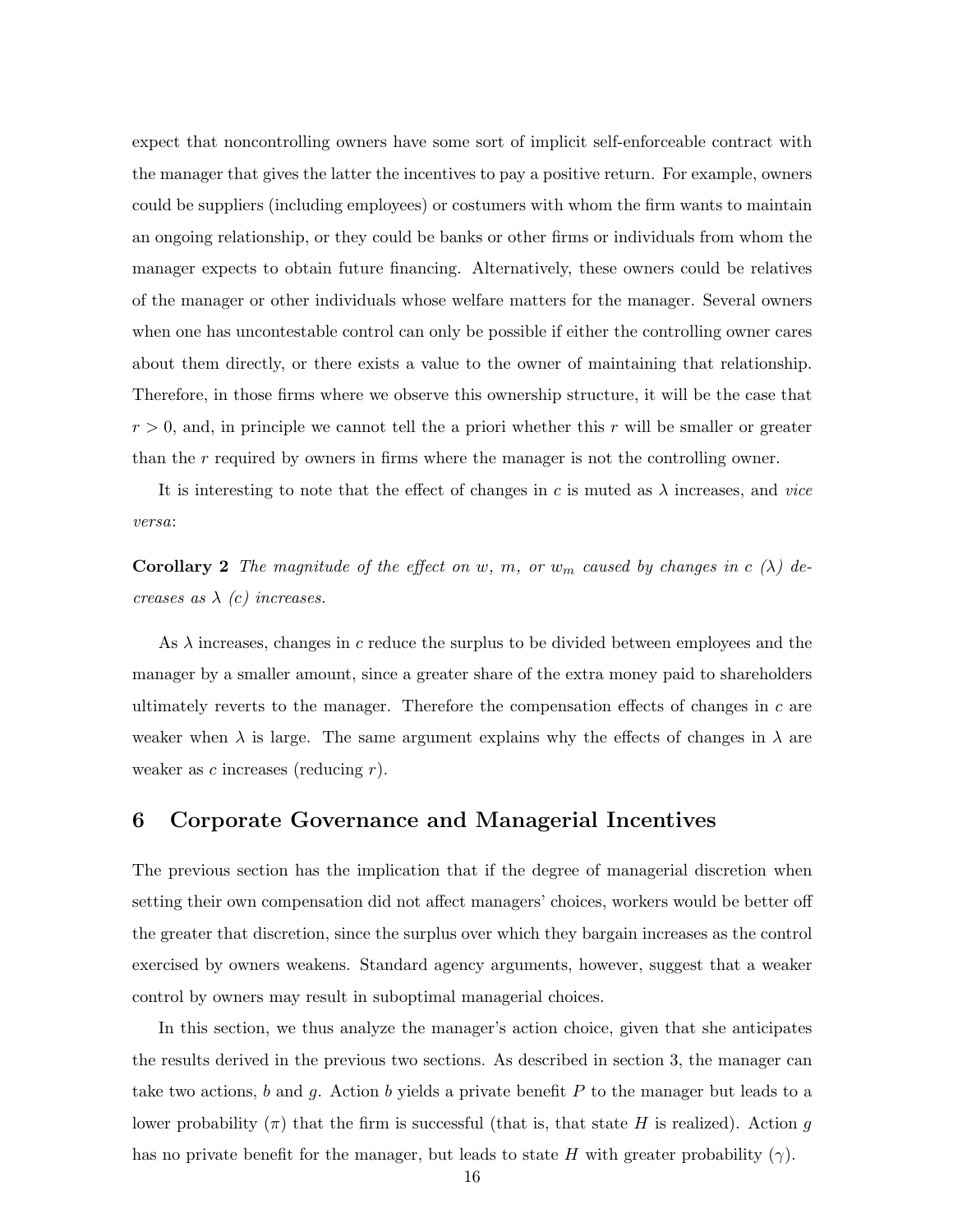We will assume that action  $g$  is the first best optimal action, that is, that

$$
\gamma R_H + (1 - \gamma)R_L > \pi R_L + (1 - \pi)R_H + P,
$$

or

$$
R_H > R_L + P\left(\frac{1}{\pi + \gamma - 1}\right) \tag{A. 1}
$$

Given that the manager earns private benefits  $P$  if she takes the inefficient action  $b$ , to induce the manager to take action  $q$ , her expected compensation if she takes the latter action needs to be sufficiently larger than if she takes the former. That is, the following incentive compatibility constraint must obtain:

$$
\gamma m_H(c, \lambda) + (1 - \gamma) m_L(c, \lambda) \ge
$$
  

$$
\pi m_L(c, \lambda) + (1 - \pi) m_H(c, \lambda) + P,
$$

or

$$
m_H(c,\lambda) - m_L(c,\lambda) \ge \frac{P}{\gamma + \pi - 1}
$$
 (IC)

Therefore, whether the manager makes an efficient decision will depend on  $P$ ,  $\gamma$ , and  $\pi$  as in any standard moral hazard problem, but also on c and  $\lambda$ , as the latter variables determine the manager's compensation, and thus may affect  $(m_H - m_L)$ . We will first look at the effect of changes in c on the manager's decision, and then turn to the effect of changes in  $\lambda$ . In order to do so, however, we need to add a bit more structure to the model. To do so, we make the following assumptions:

$$
R_H - \hat{r}_H \ge R_L - \hat{r}_L \ge 0 \tag{A.2}
$$

$$
\overline{R}_H - \hat{r}_H \ge \overline{R}_L - \hat{r}_L \ge 0 \tag{A. 3}
$$

Assumptions (A. 2)-(A. 3) just state that, in case shareholders designed the contract, the amount they would leave for the manager and employees would be greater in the good state of nature. The assumption seems reasonable enough, especially if owners need to provide incentives to the manager in case they acted as principals.

The following proposition shows that, if these assumptions hold, improvements in shareholders' ability to control not only may not induce the manager to make efficient decisions, but, quite to the contrary, may lead to inefficient outcomes.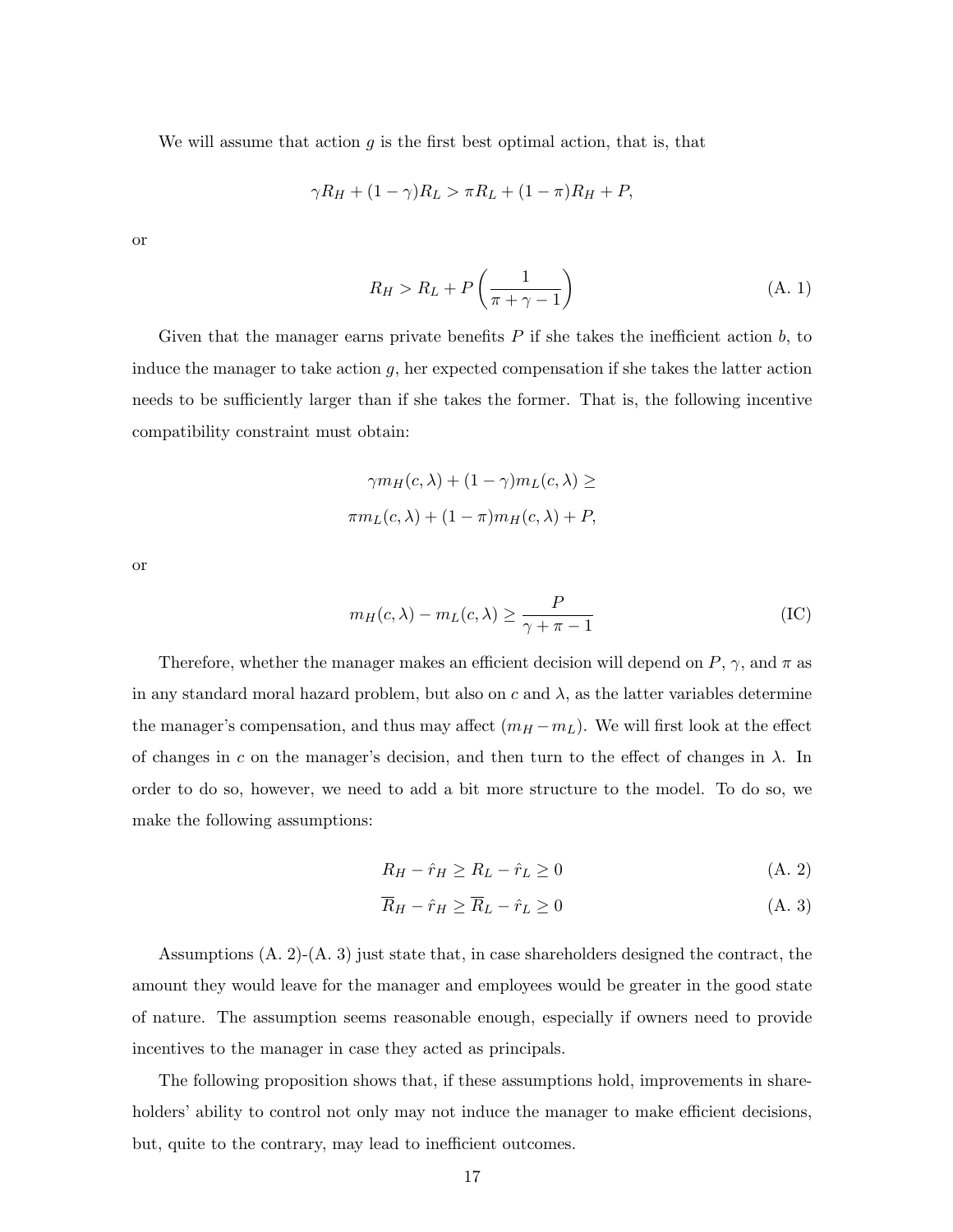Proposition 3 Let

$$
\overline{\beta} \equiv \frac{Q_H - Q_L}{(R_H - R_L) - (1 - \lambda)(r_H - r_L)}\tag{8}
$$

Then:

- If  $\beta > \overline{\beta}$ , reductions in c cannot make the manager switch from action b to g.
- $\bullet$  If

$$
\frac{Q_H}{Q_L} \le \frac{R_H - r_H(1 - \lambda) - \overline{w}}{R_L - r_L(1 - \lambda) - \overline{w}},\tag{9}
$$

reductions in c cannot make the manager switch from action b to g for any  $\beta \in (0,1)$ .

 $\bullet$  If

$$
\frac{Q_H}{Q_L} \le \frac{R_H - r_H(1 - \lambda) - \overline{w}}{R_L - r_L(1 - \lambda) - \overline{w}}\tag{10}
$$

and  $\beta > \overline{\beta}$ , reductions in c can make the manager switch from action g to b.

Therefore, it follows that the common idea that improvements in owners' ability to exercise control will lead the manager to take more efficient actions holds only for some parameter values. If workers have a relatively large bargaining power  $(\beta > \overline{\beta})$ , or if the quasi-rents associated with their firm-specific skills do not change greatly with the state of nature, then improvements in owners' ability to exercise control over the manager will not induce better choices and can actually lead to inefficient ones.

The intuition for this result is easy to grasp by looking back at the function  $w(c, \lambda)$ derived in the previous section, and reproduced below:

$$
m_i(c,\lambda) = \begin{cases} (1-\beta)(R_i - \overline{w} - (1-\lambda)\hat{r}_i) + (1-\beta)(1-\lambda)c, & \text{for } c \leq c_i^* \\ R_i - Q_i - \overline{w} - (1-\lambda)\hat{r}_i + (1-\lambda)c, & \text{for } c > c_i^* \end{cases}
$$

If the bargaining outcome is interior in both states of nature, or if in both states of nature, the manager is at her outside option, then the effect of an increase in  $c, dc$ , will be the same in both states  $((1 - \beta)(1 - \lambda)dc$  in the former case and  $(1 - \lambda)dc$  in the latter). Therefore, the difference  $(m_H - m_L)$  will remain unchanged. In this case, changes in c do not affect incentives: if it was optimal for the manager to choose a certain action before the change, that action remains optimal after the change. If the manager is earning her outside option in only one of the states, however, increasing  $c$  will increase her earnings more in that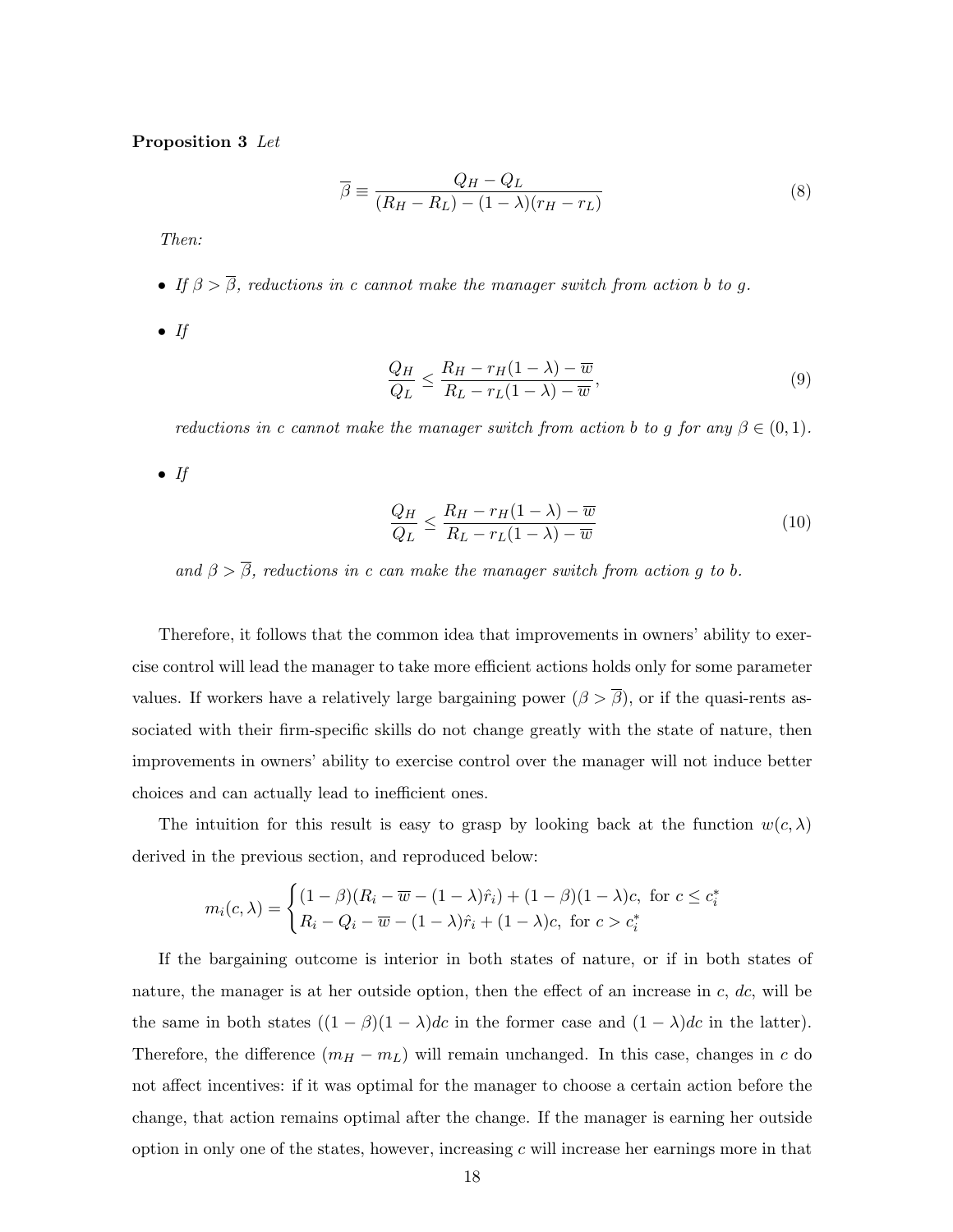state, as she gets to capture the whole increase in rents. Therefore, if there is an effect on managerial incentives, its sign will depend on whether the manager is pushed to her outside option first in one state or in the other. In turn, this is determined by the loss incurred by hiring workers with no firm-specific skills and by the share of surplus that goes to workers. The greater this share, the more attractive the outside option in state  $H$  becomes relative to that of state  $L$ , as surplus (and thus the total amount given up to workers) is larger in state H. On the other hand, the greater the quasi-rents associated with skilled workers, the less likely it is that the outside option is reached. The expression for the threshold value of c summarizes this argument:

$$
c_i^* \equiv \hat{r}_i - \left(\frac{1}{1-\lambda}\right) \left(R_i - \overline{w} - \frac{Q_i}{\beta}\right)
$$

If  $Q_H = Q_L$ , for example, the return associated with workers' specific skills does not depend on the state of nature, and, therefore the outside option in state  $H$  will become binding first (if either binds). In this case, increases in owners' ability to control the manager (reductions in  $c$ ) can never lead the manager to switch from an inefficient to an efficient choice, yet can lead her to go the opposite way.

What happens as the manager's ownership stake  $\lambda$  increases? Our prior would be to expect that such an increase, by making the manager internalize a greater part of the effect of her choices on owners' returns, will lead to more efficient choices. Indeed, inspection of  $m(c, \lambda)$  shows that if the outside option is not binding in either state, increases in  $\lambda$  will translate into increases in  $(m_H - m_L)$ , since  $r_H \geq r_L$ , and thus may lead to an efficient action choice. The same will happen if the outside option is binding in both states. If the outside option is binding in only one state, however, the increase in  $m$  brought about by the increase in  $\lambda$  will be greater in that state, since it is not shared with workers. As in the case of changes in c, the effect of a change in  $\lambda$  will depend on whether the outside option is more likely to become binding in one state or the other.

#### Proposition 4 If

$$
\frac{Q_H}{Q_L} \le \frac{R_H - r_H(1 - \lambda) - \overline{w}}{R_L - r_L(1 - \lambda) - \overline{w}},\tag{11}
$$

then  $(m_H - m_L)$  is increasing in  $\lambda$ .

For

$$
\frac{Q_H}{Q_L} \ge \frac{R_H - r_H(1 - \lambda) - \overline{w}}{R_L - r_L(1 - \lambda) - \overline{w}}
$$
\n(12)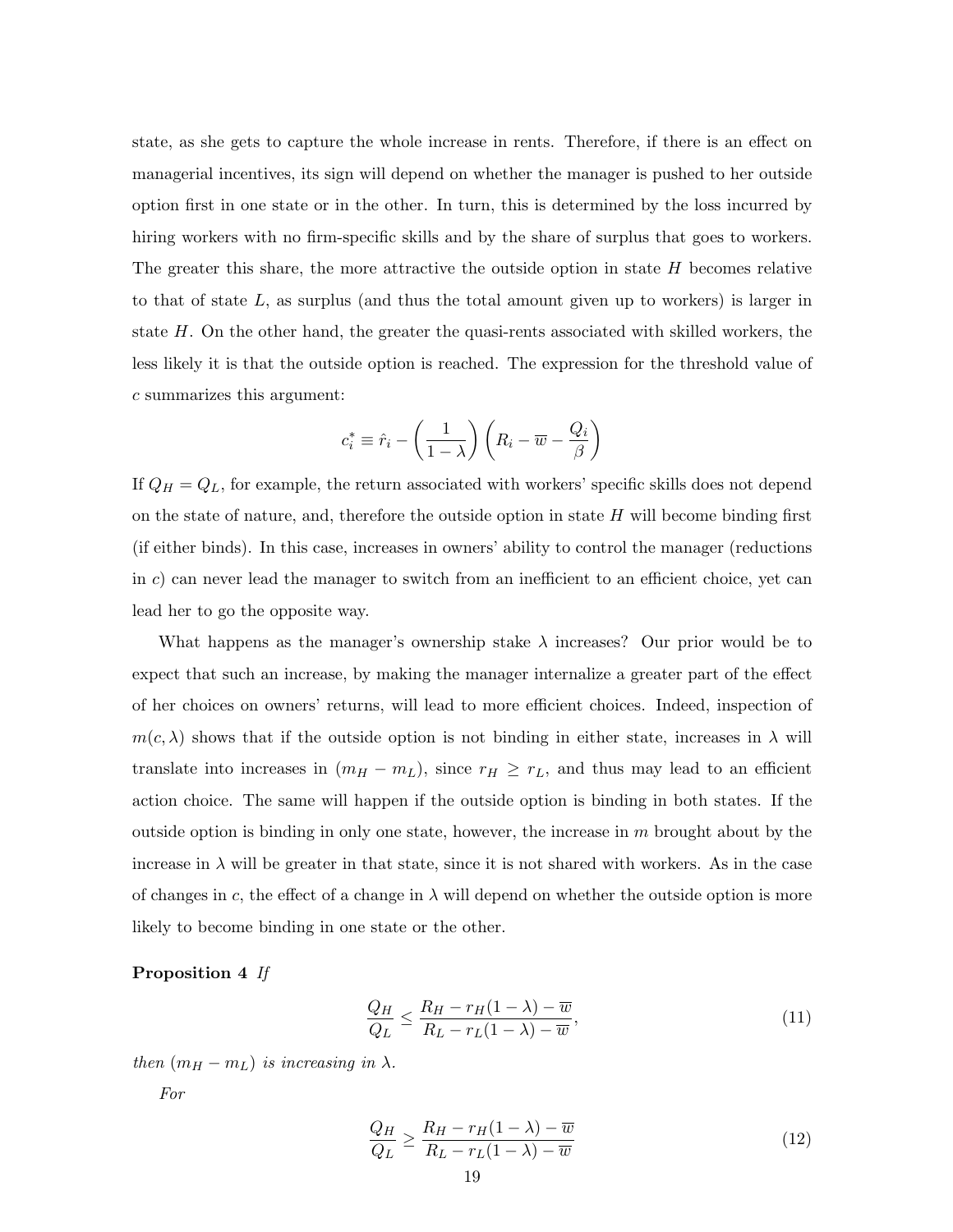i. If:

$$
\beta < \frac{Q_H - Q_L}{(R_H - R_L) - (r_H - r_L)},\tag{13}
$$

then there are parameter values for which  $(m_H - m_L)$  is not monotonically increasing in  $\lambda$ .

ii. If:

$$
\beta < \frac{Q_H - Q_L}{(R_H - R_L)},\tag{14}
$$

then there are parameter values for which  $(m_H - m_L)$  is decreasing in  $\lambda$ .

Therefore, under the conditions that imply that increases in  $c$  (a weakening in owners' ability to exercise control) can induce efficiency, we obtain the more intuitive result that increasing the manager's ownership stake will increase her incentives to make efficient choices. The reason is that increases in c and in  $\lambda$  have similar effects: both increase the surplus over which workers and the manager bargain.

Perhaps not surprisingly given this argument, there might be scenarios in which, at least for some values of  $\lambda$ , increasing the manager's ownership stake may actually lead to inefficient choices. Interestingly, these scenarios are precisely those for which there is a negative relationship between managerial incentives and c. Therefore, there seems to be no easy way to reconcile the two standard arguments about the relationship between incentives and owners' control, on the one hand, and between incentives and managerial ownership, on the other: If increasing owners' control induces more efficient choices, then increasing the manager's ownership stake may lead to inefficient choices.

The effect of increased control can even lead, rather counter-intuitively, to lower returns for owners. To see this, let us assume that, at least for some c, action  $g$  is implementable. That is,  $m_H - m_L > \frac{F}{\gamma + \pi}$  $\frac{P}{\gamma + \pi - 1}$ . For this c, owners' expected outcome is  $\gamma r_H + (1 - \gamma) r_L$ . Let  $\tilde{c}$ be such that  $m_H(\tilde{c}) - m_L(\tilde{c}) = \frac{P}{\gamma + \pi - 1}$ . If we are at this point, reducing c by  $\epsilon > 0$  may lead the manager to choose action b, so that payoffs would go from  $\gamma(\hat{r}_H - \tilde{c}) + (1 - \gamma)(\hat{r}_L - \tilde{c})$ to  $\pi(\hat{r}_L - \tilde{c}) + (1 - \pi)(\hat{r}_H - \tilde{c}) + \epsilon$ . Therefore, for  $\epsilon$  small enough, profits are lower after the reduction in c.

Corollary 3 Owners' expected returns are not always increasing in their control ability.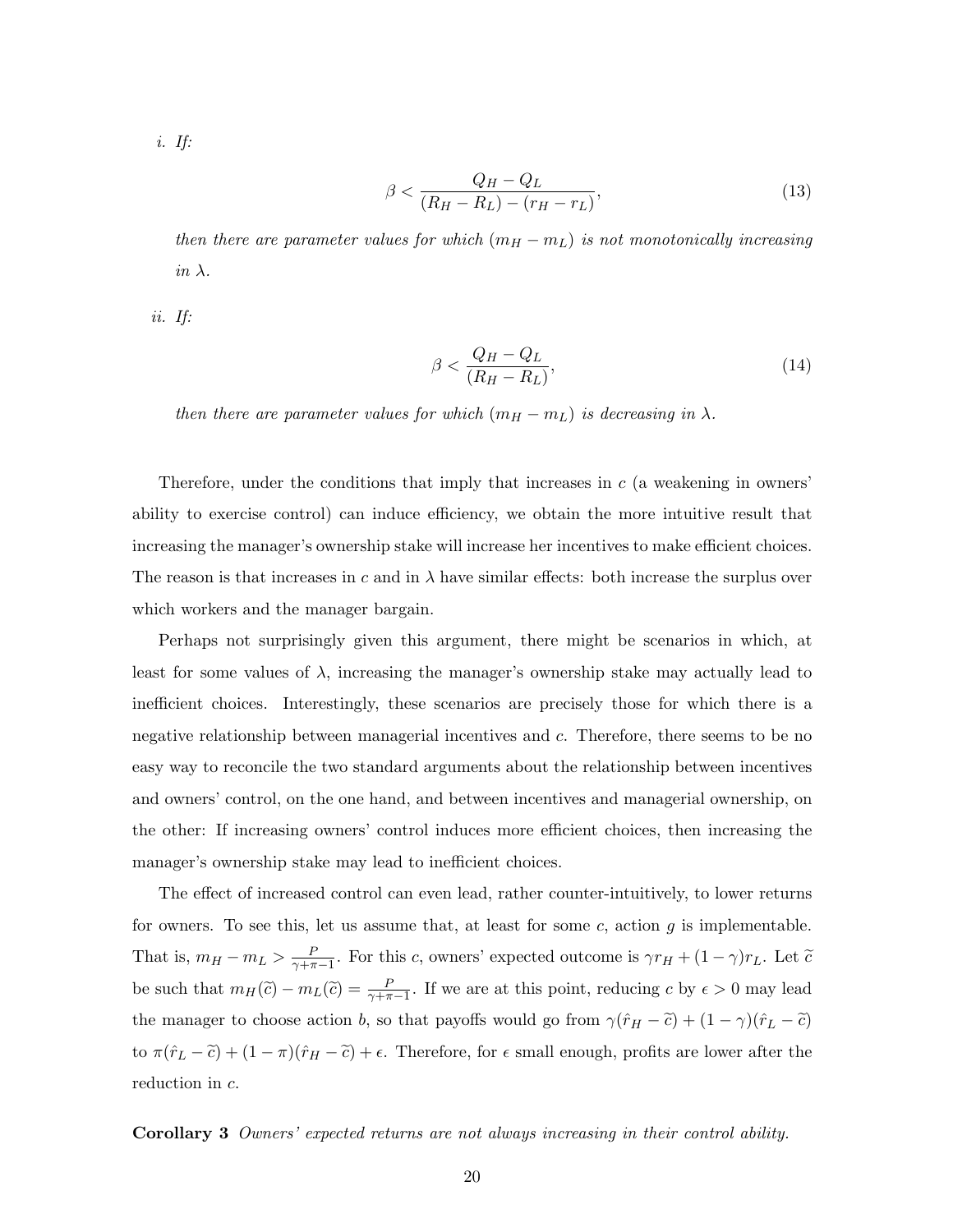One way to interpret these results is that in the model the manager effectively "rents" the firm (or the firm's assets) in exchange for a "rental price"  $r$  that depends on the costs to owners of exercising control. If the manager did not have to bargain with any suppliers (as in the case in which the value of all inputs used is the same in the firm as elsewhere) and the rental price were independent of her actions  $(r_H = r_L)$ , then she would appropriate all the surplus and, therefore, would make the efficient decisions. In such case, from the point of view of ex post efficiency, real control by the manager is efficient.

It is a standard result in the incomplete contracting literature, however, that if the manager has to bargain with suppliers (employees with firm-specific skills, suppliers with specialized inputs,...), manager's control need not be efficient even if the rental price paid to owners were independent of the manager's actions (that is, even if  $r_H = r_L$ ). If part of the surplus generated by the manager's actions goes to someone else, the marginal benefit for the manager of increases in effort (or, in general of giving up privately beneficial decisions) is less than the total marginal benefit, and thus inefficient decisions may be made.<sup>11</sup> What we show in the current paper is that increasing owners' control does not necessarily increase the marginal benefit of the efficient decision for the manager, and, rather, may reduce it, making inefficient results more likely. The reason is that increasing owners' ability to intervene (lowering their control costs) may worsen the manager's bargaining position more in good states than in bad ones.

In the previous section, it was shown that increasing c or  $\lambda$  could lead to greater both managerial and nonmanagerial compensation. In this section, we have seen that, in some cases, increasing c or  $\lambda$  cannot make the manager switch from action g to action b. Therefore, in these cases, compensation is unambiguously increasing in  $c$  or  $\lambda$ .

Corollary 4 If  $\beta > \overline{\beta}$ , or

$$
\frac{Q_H}{Q_L} \le \frac{R_H - r_H(1 - \lambda) - \overline{w}}{R_L - r_L(1 - \lambda) - \overline{w}},\tag{15}
$$

then w and m are nondecreasing in both c and  $\lambda$ .

If  $\beta < \overline{\beta}$  and  $\frac{Q_H}{Q_L} \leq \frac{R_H - r_H(1-\lambda) - \overline{w}}{R_L - r_L(1-\lambda) - \overline{w}}$  $\frac{R_H-r_H(1-\lambda)-w}{R_L-r_L(1-\lambda)-w}$  then the relationship between compensation, c and  $\lambda$ may not be monotonic.

<sup>&</sup>lt;sup>11</sup>The fact that, in our model, the "rental price" can be higher if the efficient action is taken  $(r_H \ge r_L)$ provides additional incentives for an inefficient course of action.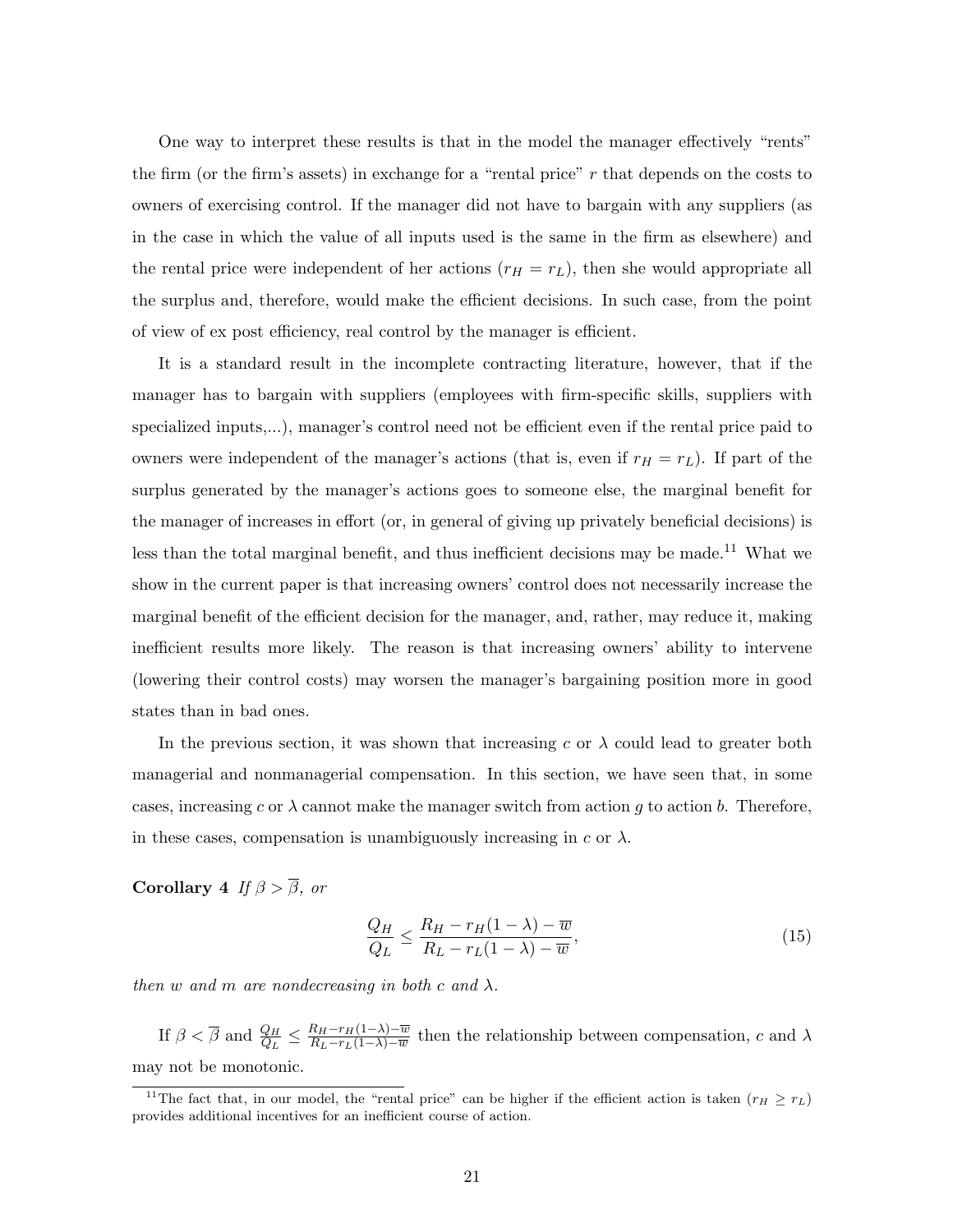#### 7 Caveats and Extensions

We have analyzed the impact of owners' ability to exercise control over the manager on the compensation paid to nonmanagerial employees. The results of the model, however, straightforwardly extend to the compensation of any supplier that has made a firm-specific investment.

It is important to note that in our model, wages are lower when manager's control is contestable because the manager can commit not to bargain over the part of the surplus that needs to be paid to owners. If control is not contestable, however,  $r = 0$ , and the manager bargains with employees over the whole surplus. This result is in line with the idea, dating back to Schelling (1960), that a bargainer may obtain a better outcome by delegating bargaining to an agent and making the agent's compensation contingent on the bargaining outcome in an optimal way. If the agent is punished for giving up revenues to the other party, the contract with the agent effectively changes the bargaining problem in a way that is advantageous to the party hiring the agent. In our model, the owners do not offer the manager a contract to bargain on their behalf. The manager, however, is constrained by an implicit contract that requires her to pay at least  $r$  to owners.

A problem with this argument, already noted by Schelling himself is that it hinges on the ability of the bargainer and his agent to commit to the contract. For example, if the single owner of a firm signed a contract with a manager requiring a certain return, the contract would be effective in lowering wages only if workers believed that it cannot be renegotiated. If workers believed, for example, that if they pushed for higher wages, the owner would lower the required return in order to be able to retain the manager, or that they could bypass the manager altogether and bargain with the owner directly, the contract between the owner and the manager would be rendered less effective as a means to lowering negotiated wages.<sup>12</sup> Therefore, if changes that improve the ability or incentives of owners to exercise control over the manager, such as an increase in ownership concentration, at the same time make it significantly easier for workers to negotiate directly with owners, the results of the paper would have to be qualified.

A potential objection to the model is that an active market for corporate control or competition from potential managers could greatly limit the manager's discretion and thus reduce the significance of the model's results (though not their validity). Whether this is a

 $12$ See Green (1990) and Bester and József Sákovics (2001).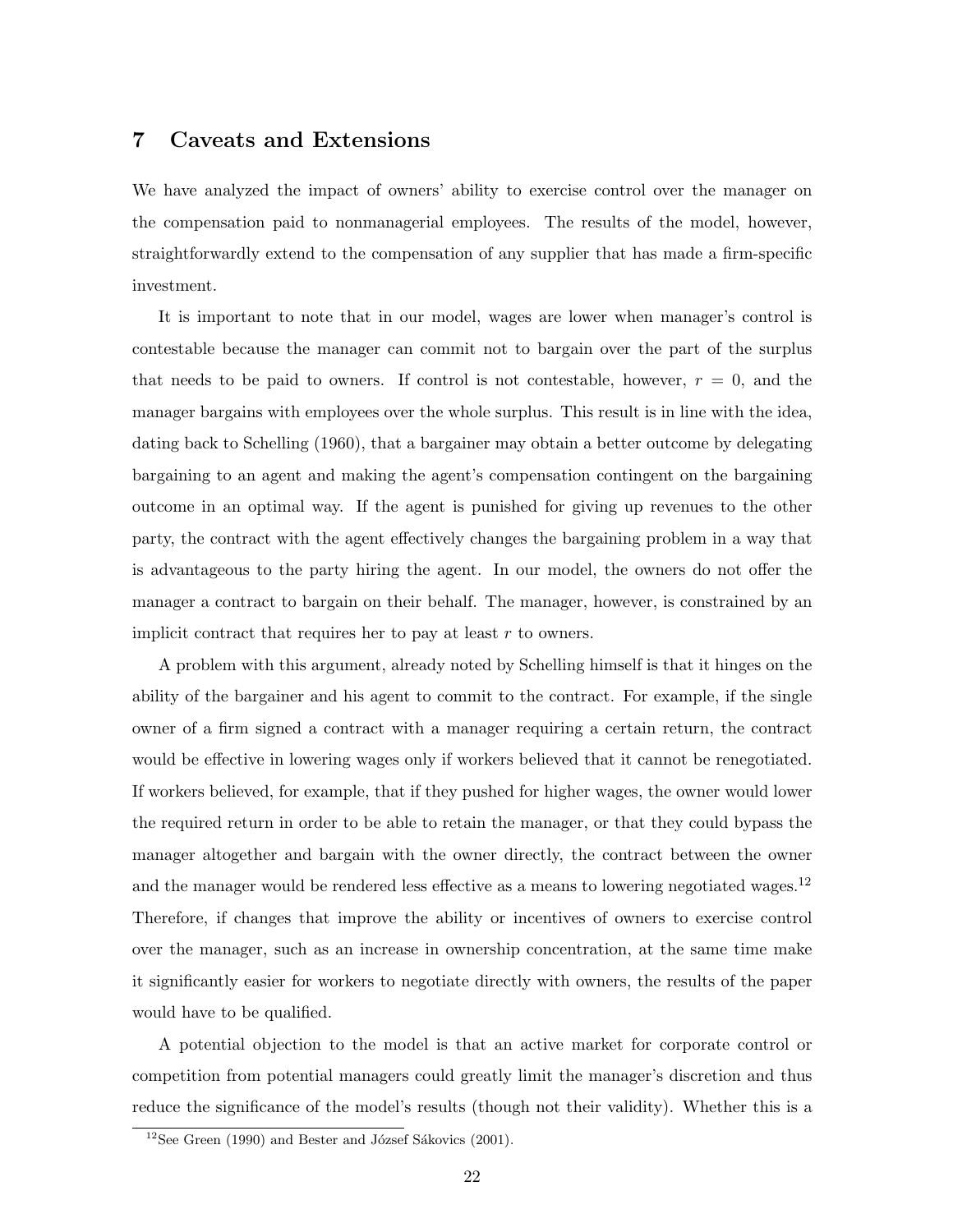relevant objection is, however, an empirical issue. As discussed in the introduction, recent work provides support to the view that managers enjoy significant discretion when setting their own compensation. The relevance of the issue, however, merits further investigation.

The model in the current paper should be extended in several dimensions. First, some of the model's results depend on values of variables that we have taken as parameters. It would be desirable to derive the values of at least some of these variables, such as the returns that owners can command, from within the model to make more precise predictions. Second, the implicit intertemporal nature of the model should be analyzed more fully. Third, in the model we have not analyzed how different degrees of managerial discretion affect employment decisions. Fourth, more complex contract forms should be analyzed, both for nonmanagerial employees and for executives. In the latter case, we would like to know whether there are more efficient contracts that the executive can commit not to revise once in control. Finally, the model's results should be integrated with models that study the optimality of different ownership, and more generally, control structures.

#### 8 Summary and Conclusion

This paper develops a model of the firm in which the manager enjoys real control over all decisions, including setting her own compensation, unless shareholders decide to exercise their control rights. The model allows us to study the consequences of managerial discretion on managerial incentives and the determination of nonmanagerial wages. It also allows us to analyze the effects of different corporate governance arrangements on incentives and compensation. The main results of the paper can be summarized as follows:

- 1. Corporate governance affects nonmanagerial wage costs even if managers do not have any preference for paying high wages and always attempt to minimize payroll costs.
- 2. Changes in corporate governance that reduce the level of managerial discretion will lead to lower managerial and nonmanagerial wages.
- 3. Yet those same changes do not necessarily lead to increased incentives for managers to make efficient choices, and, quite to the contrary, can lead managers to take inefficient actions.
- 4. Increases in the CEO's ownership share allow managers to enjoy greater total compensation but may lead to lower non-equity compensation.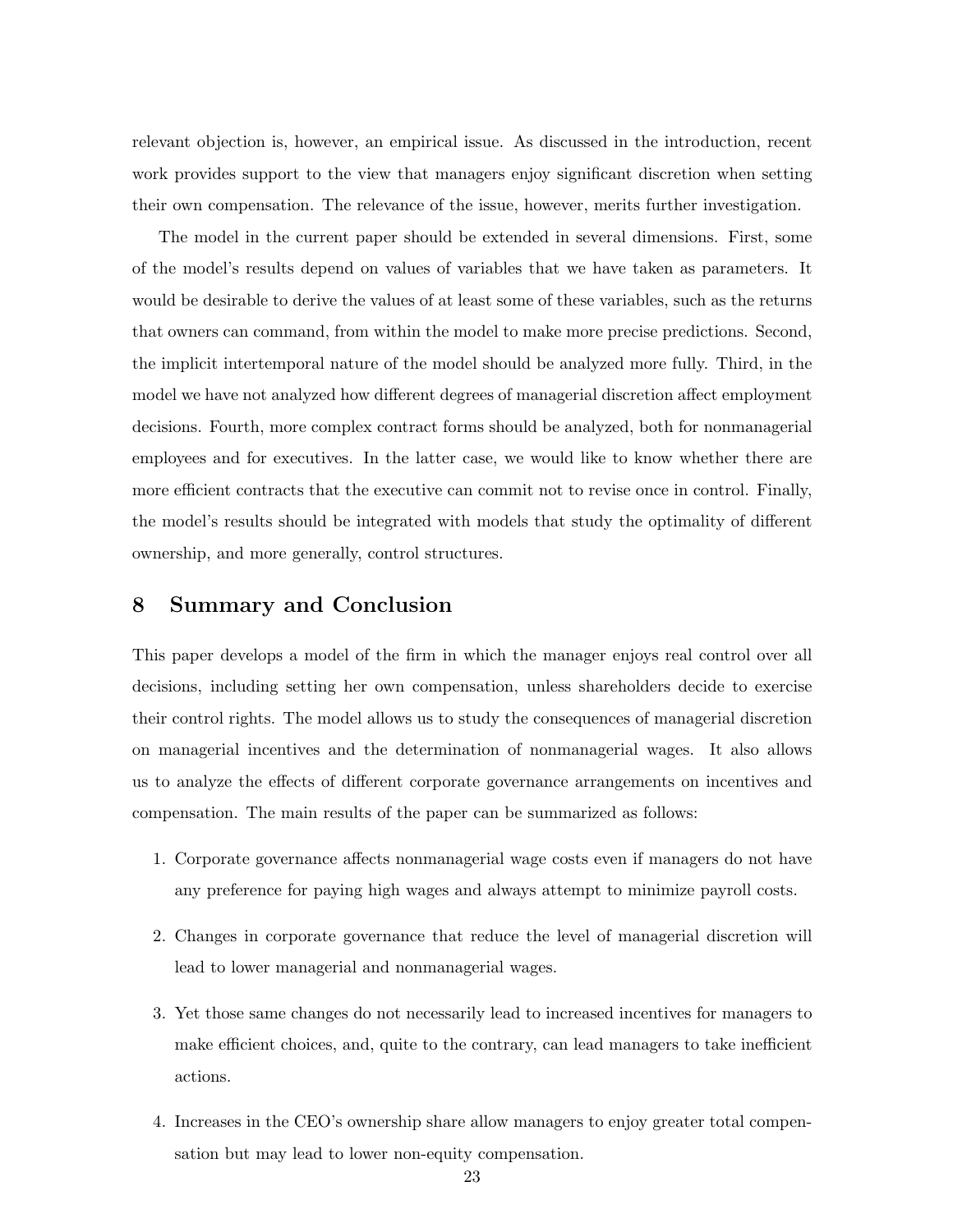- 5. Nonmanagerial wages will tend to be increasing in the CEO's ownership share.
- 6. A larger CEO ownership share is likely to increase the CEO's incentives to make efficient choices, yet the opposite result could also hold for certain parameter values.

These results are all potentially testable, and, as discussed in the introduction, there already exists some evidence that points out that increases in managerial discretion will be associated with higher compensation both for managers and nonmanagerial employees.

The contribution of the paper is thus twofold. On the one hand, it provides a model of managerial behavior that accommodates the view that managers enjoy a great deal of discretion and that is rich in empirical implications. On the other hand, the model studies an issue, the relationship between corporate governance and wage and employment outcomes, that has not received so far the attention it deserves. Much work, both theoretical and empirical, lies ahead on both fronts.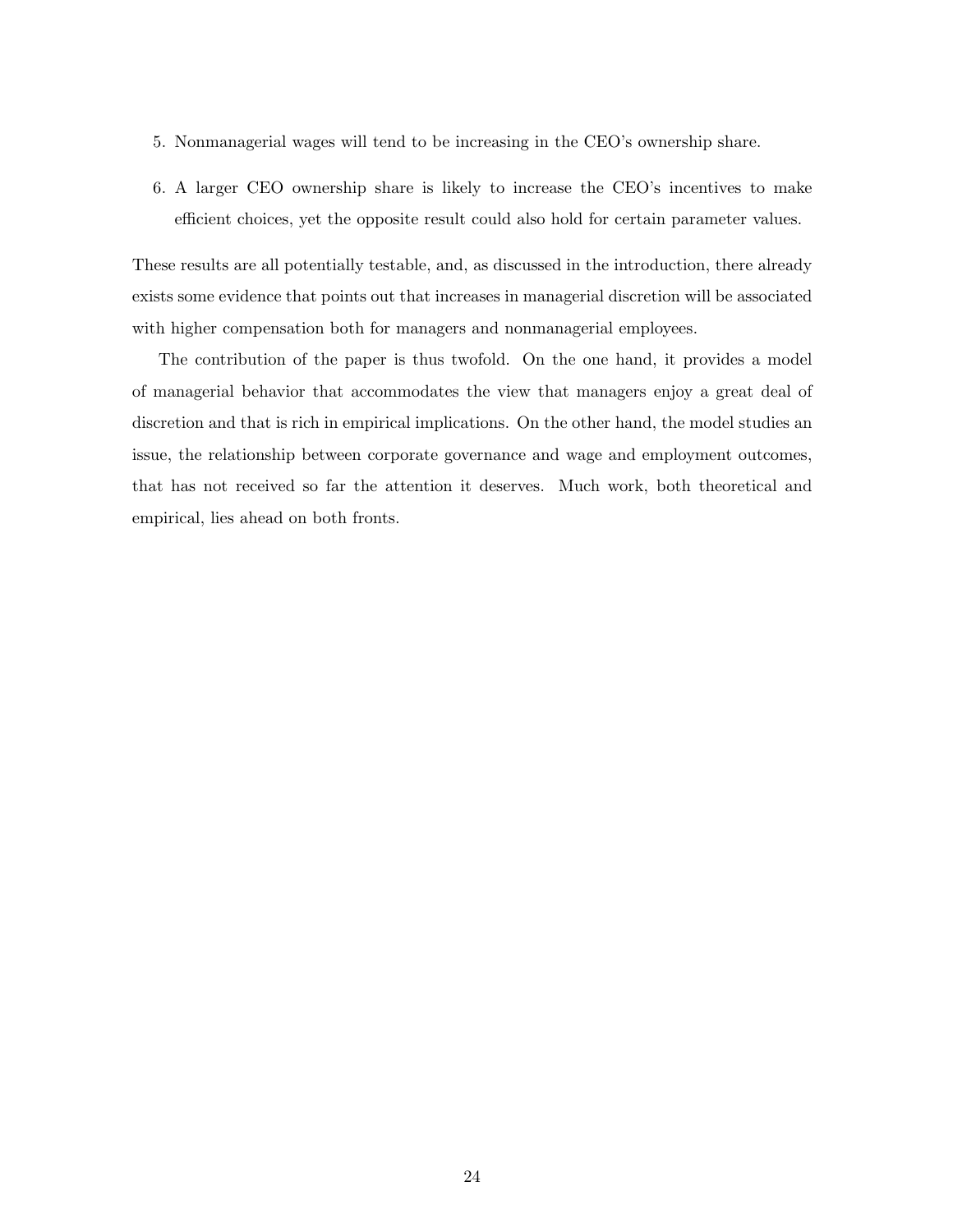## 9 Appendix A: Proofs

**Proof of Proposition 3.** To prove the first two parts of the proposition, it is enough to show that the difference  $(m_H - m_L)$  is nondecreasing in c for the cases described. To prove the last part, we also need to show that, at least for certain parameter values,  $(m_H - m_L)$ can take values below and above  $\frac{P}{\gamma + \pi - 1}$  depending on the value of c.

For any value of c, the model's parameters determine four possible regimes:

A.  $c \leq c_H^*$ , and  $c \leq c_L^*$ . In this case:

$$
m_H - m_L = (1 - \beta)(R_H - R_L - (1 - \lambda)(\hat{r}_H - \hat{r}_L)),
$$
\n(16)

so that  $(m_H - m_L)$  does not depend on c for values of c within this regime.

B.  $c \leq c_H^*$ , and  $c > c_L^*$ . In this case:

$$
m_H - m_L = (1 - \beta)(R_H - \overline{w} - (1 - \lambda)\hat{r}_H) - (\overline{R}_L - \overline{w} - (1 - \lambda)\hat{r}_L) - \beta(1 - \lambda)c, (17)
$$

so that  $(m_H - m_L)$  is decreasing in c for values of c within this regime. Condition (17) can hold only if  $c_H^* > c_L^*$ :

$$
c_H^* = \hat{r}_H - \frac{1}{(1-\lambda)} \left( (R_H - \overline{w}) - \frac{Q_H}{\beta} \right) > \hat{r}_L - \frac{1}{(1-\lambda)} \left( (R_L - \overline{w}) - \frac{Q_L}{\beta} \right) = c_L^*,\tag{18}
$$

that is if:

$$
\beta < \overline{\beta} \equiv \frac{Q_H - Q_L}{(R_H - R_L) - (1 - \lambda)(r_H - r_L)}\tag{19}
$$

Notice that assumption (A. 3) implies that  $\overline{\beta} \leq 1$ , since it requires that  $(R_H - R_L)$  –  $(r_H - r_L) \ge Q_H - Q_L.$ 

C.  $c > c_H^*$ , and  $c \leq c_L^*$ . In this case:

$$
m_H - m_L = (\overline{R}_H - \overline{w} - (1 - \lambda)\hat{r}_H) - (1 - \beta)(R_L - \overline{w} - (1 - \lambda)\hat{r}_L) + \beta(1 - \lambda)c, (20)
$$

so that  $(m_H - m_L)$  is increasing in c for values of c within this regime. Condition (20) can hold only if  $c_H^* < c_L^*$ , which will be the case if  $\beta > \overline{\beta}$ .

D.  $c > c_H^*$ , and  $c > c_L^*$ . In this case:

$$
m_H - m_L = (\overline{R}_H - \overline{w} - (1 - \lambda)\hat{r}_H)) - (\overline{R}_L - \overline{w} - (1 - \lambda)\hat{r}_L),
$$
\n(21)

so that  $(m_H - m_L)$  does not depend on c for values of c within this regime.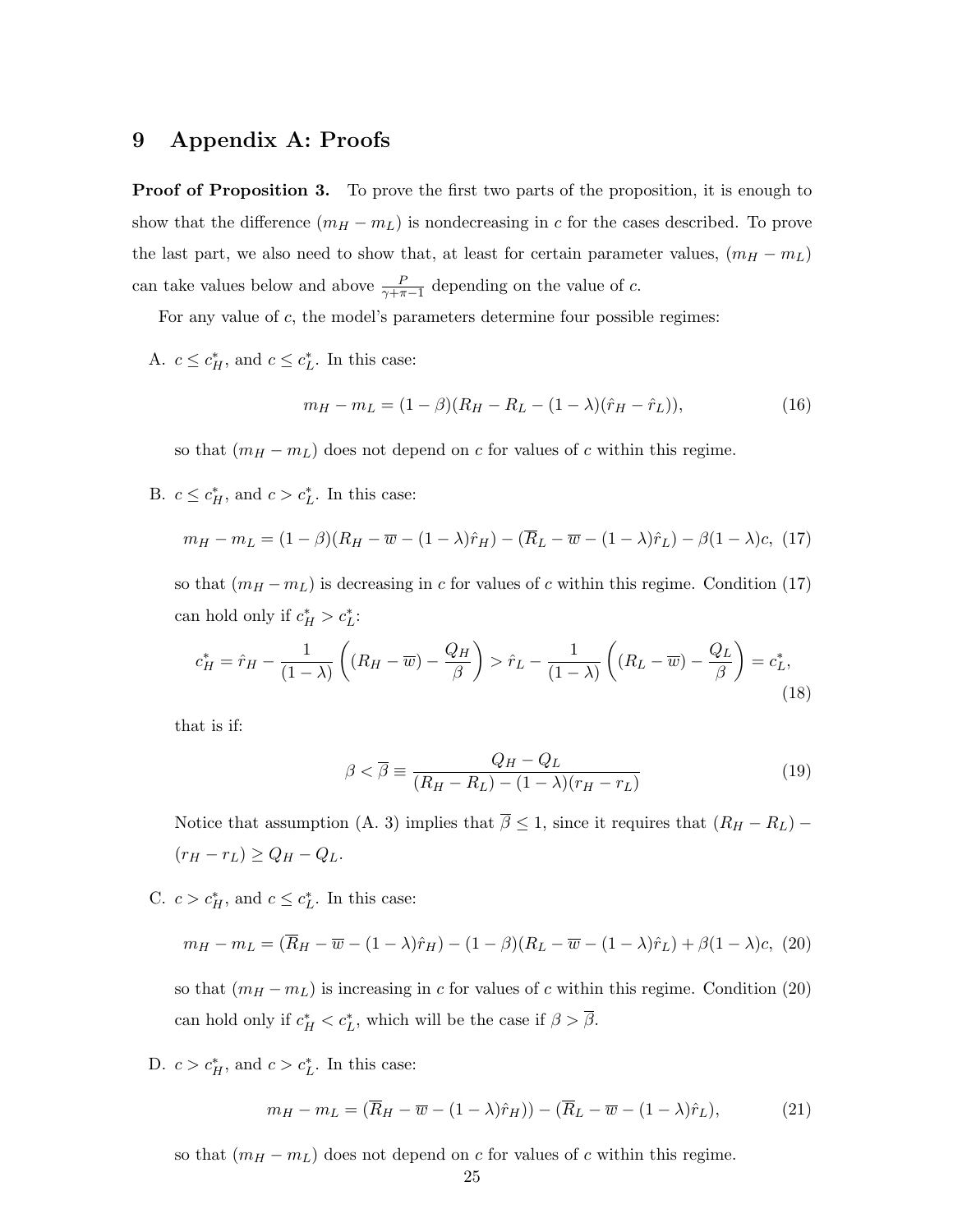Therefore, if  $\beta < \overline{\beta}$ ,  $(m_H - m_L)$  is nonincreasing in c, and if  $\beta > \overline{\beta}$ ,  $(m_H - m_L)$  is nondecreasing in c. In the former case, reducing c may make  $(IC)$  hold, while, in the latter case, increasing  $c$  may make  $(IC)$  hold.

It rests to check that there are feasible values of  $c$  for which a small change in  $c$  can induce the manager to change her decision. If  $\beta < \overline{\beta}$ , this can only happen if regime B is feasible. For this, it has to be the case that there exist  $c < \hat{r}_L$ , such that  $c > c_L^*$ :

$$
c > \hat{r}_L - \frac{1}{(1-\lambda)} \left( (R_L - \overline{w}) - \frac{Q_L}{\beta} \right),\tag{22}
$$

that is, that

$$
R_L - \overline{w} - (1 - \lambda)r_L > \frac{Q_L}{\beta}
$$
\n(23)

for some  $r_L \geq 0$ .

Now,  $\beta < \overline{\beta}$  implies that

$$
\frac{Q_L}{\beta} > \frac{Q_L}{\overline{\beta}} = Q_L \frac{(R_H - R_L) - (1 - \lambda)(r_H - r_L)}{Q_H - Q_L} \tag{24}
$$

Therefore, we need:

$$
R_L - \overline{w} - (1 - \lambda)r_L > Q_L \frac{(R_H - R_L) - (1 - \lambda)(r_H - r_L)}{Q_H - Q_L}
$$
\n(25)

Rearranging, we obtain:

$$
\frac{R_H - (1 - \lambda)r_H - \overline{w}}{R_L - (1 - \lambda)r_L - \overline{w}} < \frac{Q_H}{Q_L},\tag{26}
$$

which is thus a necessary condition for  $(m_H - m_L)$  to be strictly decreasing in c for at least some region. We also need  $c_H^* > 0$ :

$$
\hat{r}_H - \frac{1}{(1-\lambda)} \left( (R_H - \overline{w}) - \frac{Q_H}{\beta} \right) > 0, \tag{27}
$$

i.e.,

$$
\frac{Q_H}{\beta} > R_H - \overline{w} - \hat{r}_H (1 - \lambda),\tag{28}
$$

which will hold for  $\beta$  low enough.

If  $\beta > \overline{\beta}$ ,  $(m_H - m_L)$  will be strictly increasing in c for at least some region only if regime C is feasible. For this, it has to be the case that there exist  $c < \hat{r}_L$ , such that  $c > c_H^*$ :

$$
c > \hat{r}_H - \frac{1}{(1-\lambda)} \left( (R_H - \overline{w}) - \frac{Q_H}{\beta} \right)
$$
 (29)

$$
R_H - \overline{w} - (1 - \lambda)r_H > \frac{Q_H}{\beta},\tag{30}
$$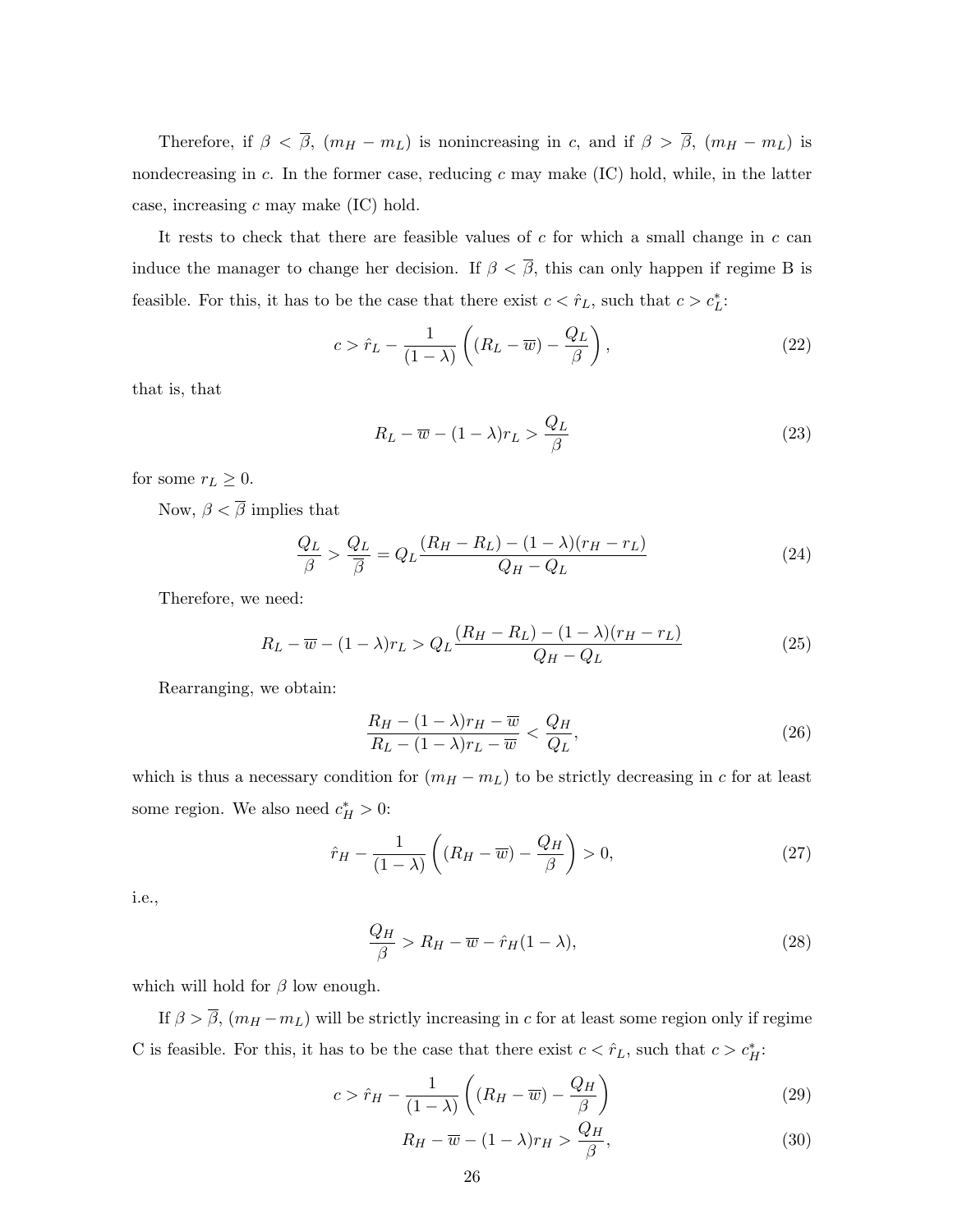which is straightforwardly true for  $\beta$  high enough, since we have assumed (assumption  $(A.$ 3)) that  $R_H - Q_H - \overline{w} - r_H \ge 0$ .

We also need  $c_L^* > 0$ :

$$
\hat{r}_L - \frac{1}{(1-\lambda)} \left( (R_L - \overline{w}) - \frac{Q_L}{\beta} \right) > 0,\tag{31}
$$

i.e.,

$$
\frac{Q_L}{\beta} > R_L - \overline{w} - \hat{r}_L(1 - \lambda),\tag{32}
$$

Now,  $\beta > \overline{\beta}$  implies that

$$
\frac{Q_L}{\beta} < \frac{Q_L}{\overline{\beta}} = Q_L \frac{(R_H - R_L) - (1 - \lambda)(r_H - r_L)}{Q_H - Q_L} \tag{33}
$$

Therefore, we need:

$$
R_L - \overline{w} - (1 - \lambda)r_L < Q_L \frac{(R_H - R_L) - (1 - \lambda)(r_H - r_L)}{Q_H - Q_L} \tag{34}
$$

Rearranging, we obtain:

$$
\frac{R_H - (1 - \lambda)r_H - \overline{w}}{R_L - (1 - \lambda)r_L - \overline{w}} > \frac{Q_H}{Q_L}
$$
\n(35)

Finally, it can be shown that there exist parameter values for which  $(m_H - m_L) - \frac{F}{\gamma + \pi}$  $\overline{\gamma+\pi-1}$ can be negative for some values of  $c$  and positive for others, so that changes in  $c$  can induce changes in the decision made by the manager.

**Proof of Proposition 4.** Rewriting  $(m_H - m_L)$  more clearly as a function of  $\lambda$  in the four possible regimes,

A. 
$$
m_H - m_L = (1 - \beta)(R_H - R_L - (r_H - r_L)) + (1 - \beta)\lambda(r_H - r_L),
$$

B. 
$$
m_H - m_L = (1 - \beta)(R_H - \overline{w} - r_H) - (\overline{R}_L - \overline{w} - r_L) + \lambda((1 - \beta)r_H - r_L),
$$

C. 
$$
m_H - m_L = (\overline{R}_H - \overline{w} - r_H) - (1 - \beta)(R_L - \overline{w} - r_L) + \lambda (r_H - (1 - \beta)r_L),
$$

D. 
$$
m_H - m_L = (R_H - R_L - (r_H - r_L)) + \lambda (r_H - r_L),
$$

it can be seen that in cases A, C or D,  $(m_H - m_L)$  is unambiguously increasing in  $\lambda$ . Moreover,  $c_i^*$  is increasing in  $\lambda$ , and if  $c_L^* - c_H^* > 0$  for some  $\lambda = \overline{\lambda}$ , it is positive for any  $\lambda > \overline{\lambda}$ . Therefore, if  $c_L^* > c_H^*$ ,  $(m_H - m_L)$  is increasing in  $\lambda$ .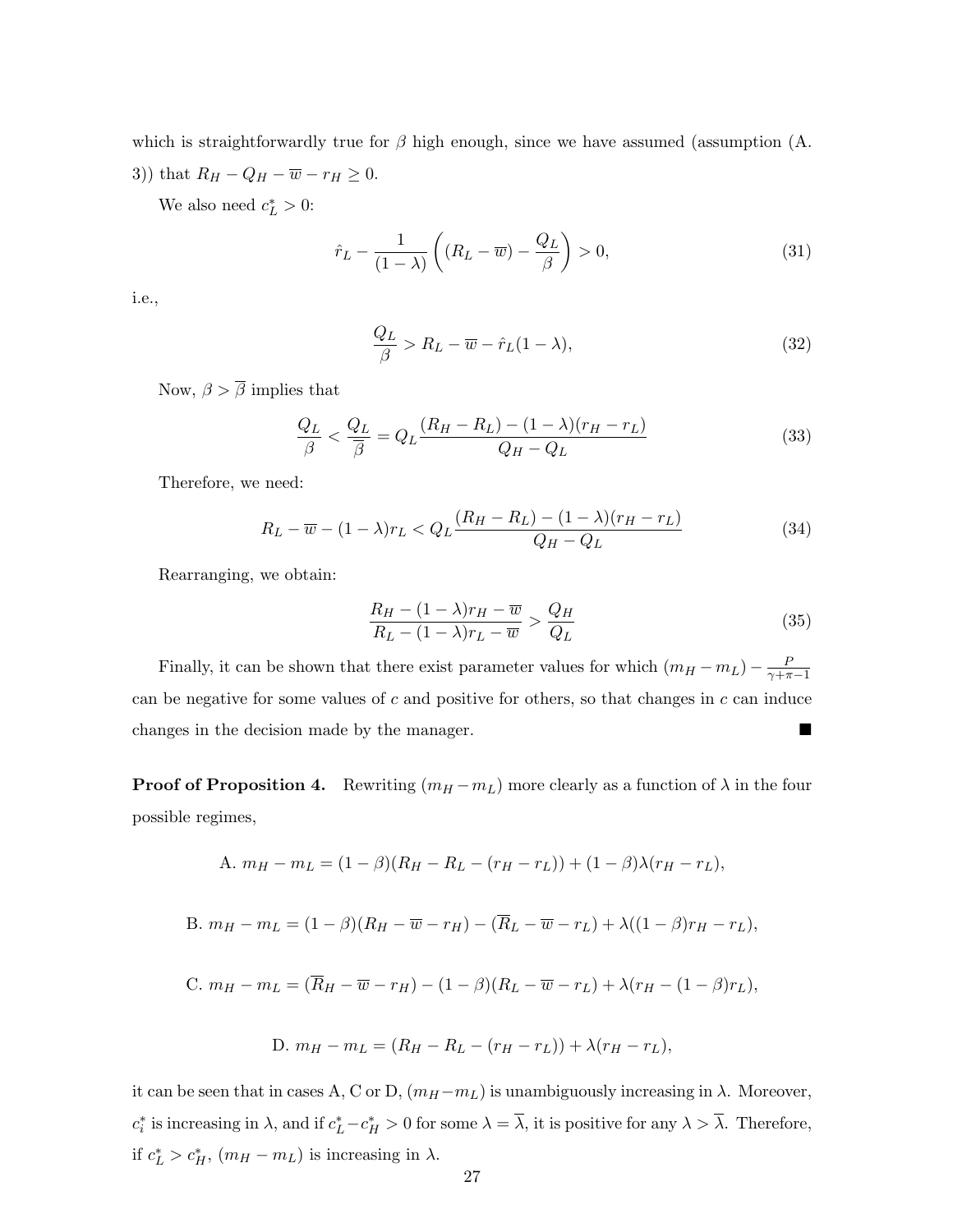Only in case B, which requires  $c_L^* < c_H^*$ , could  $(m_H - m_L)$  be decreasing in  $\lambda$  if:

$$
(1 - \beta)r_H - r_L < 0\tag{36}
$$

For  $\beta$  close to zero, this inequality cannot hold as long as  $r_H > r_L$ . It rests to check that it can hold for some larger  $\beta < \overline{\beta}$ . For  $\lambda = 0$ ,  $\overline{\beta}$  is maximal:

$$
\overline{\beta}(\lambda = 0) = \frac{Q_H - Q_L}{(R_H - R_L) - (r_H - r_L)}
$$
\n(37)

Therefore,

$$
(1 - \beta) > 1 - \overline{\beta}(\lambda = 0) = \frac{(\overline{R}_H - \overline{R}_L) - (r_H - r_L)}{(R_H - R_L) - (r_H - r_L)}
$$
(38)

For condition (36) to hold, we thus need:

$$
\frac{(\overline{R}_H - \overline{R}_L) - (r_H - r_L)}{(R_H - R_L) - (r_H - r_L)} < \frac{r_L}{r_H} \tag{39}
$$

 $\blacksquare$ 

which can obtain without contradicting any other condition or assumption.

### References

- Aghion, P. and J. Tirole (1997). Formal and real authority in organizations. Journal of Political Economy 105, 1–29.
- Bebchuk, L. A., J. M. Fried, and D. I. Walker (2002). Managerial power and rent extraction in the design of executive compensation. The University of Chicago Law Review 69, 751–846.
- Becker, B. E. (1995). Union rents as a source of takeover gains among target shareholders. Industrial and Labor Relations Review 49, 3–19.
- Bertrand, M. and S. Mullainathan (1999). Is there discretion in wage setting? A test using takeover legislation. Rand Journal of Economics 30, 535–54.
- Bertrand, M. and S. Mullainathan (2000a). Agents with and without principals. American Economic Review 90, 203–208.
- Bertrand, M. and S. Mullainathan (2000b). Do CEOs set their own pay? The ones without principals do. NBER Working Paper No 7604 .
- Bertrand, M. and S. Mullainathan (2001). Are CEOs rewarded for luck? The ones without principals are. Quarterly Journal of Economics 116, 901–932.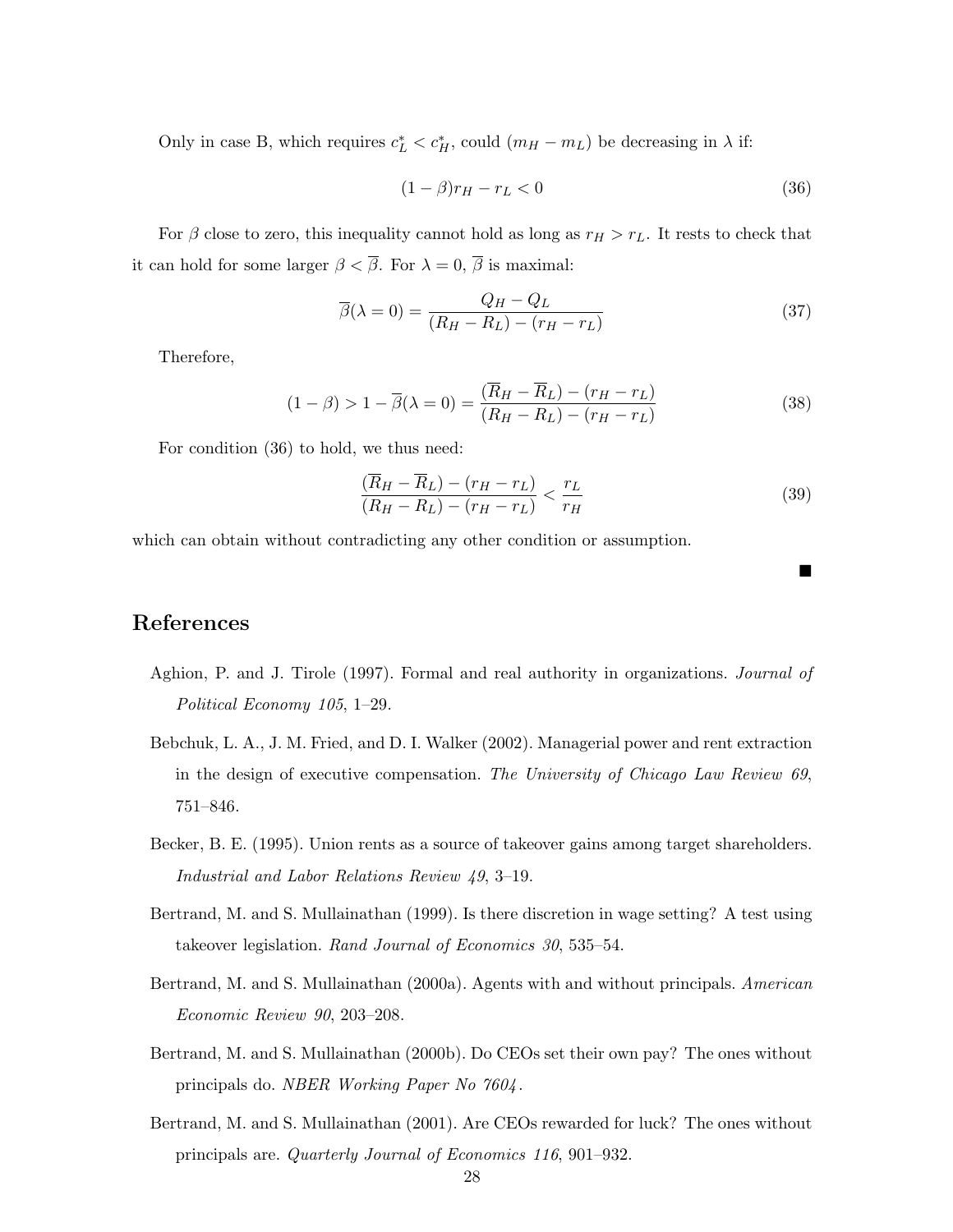- Bester, H. and József Sákovics (2001). Delegated bargaining and renegotiation. Journal of Economic Behavior and Organization 45, 459–473.
- Borokhovich, K. A., K. R. Brunarski, and R. Parrino (1997). CEO contracting and antitakeover amendments. Journal of Finance 52, 1495–1518.
- Brown, C. and J. L. Medoff (1988). The impact of firm acquisitions on Labor. In A. Auerbach (Ed.), Corporate Takeovers: Causes and Consequences. Chicago, IL: University of Chicago Press.
- Core, J. E., R. W. Holthausen, and D. E. Larcker (1999). Corporate governance, chief ex-ecutive compensation, and firm performance. Journal of Financial Economics 51, 371–406.
- Gokhale, J., E. Groshen, and D. Neumark (1995). Do hostile takeovers reduce extramarginal wage payments? Review of Economics and Statistics 77, 470–485.
- Green, J. R. (1990). Commitments with third-parties. Annales d'Economie et de Statistique 25/26, 101–121.
- Hellwig, M. (2000). On the economics and politics of corporate finance and corporate control. In X. Vives (Ed.), Corporate Governance: Theoretical and Empirical Perspectives. Cambridge, UK: Cambridge University Press.
- Holmstrom, B. (1988). Breach of trust in hostile takeovers. Comment. In A. Auerbach (Ed.), Corporate Takeovers: Causes and consequences. Chicago, IL: University of Chicago Press.
- Krueger, A. B. (1991). Ownership, agency and wages: An examination of franchising in the fast food industry. Quarterly Journal of Economics 106, 75–101.
- Lichtenberg, F. R. and D. Siegel (1989). The effect of takeovers on the employment and wages of central-office and other personnel. CES Working Paper 89-3.
- Muthoo, A. (1999). Bargaining Theory with Applications. Cambridge, U.K.: Cambridge University Press.
- Pagano, M. and A. Röell (1998). The choice of ownership structure: Agency costs, monitoring, and the decision to go public. Quarterly Journal of Economics 113, 187–225.
- Pagano, M. and P. Volpin (2002). Managers, workers, and corporate control. CSEF Working Paper No  $75$ .